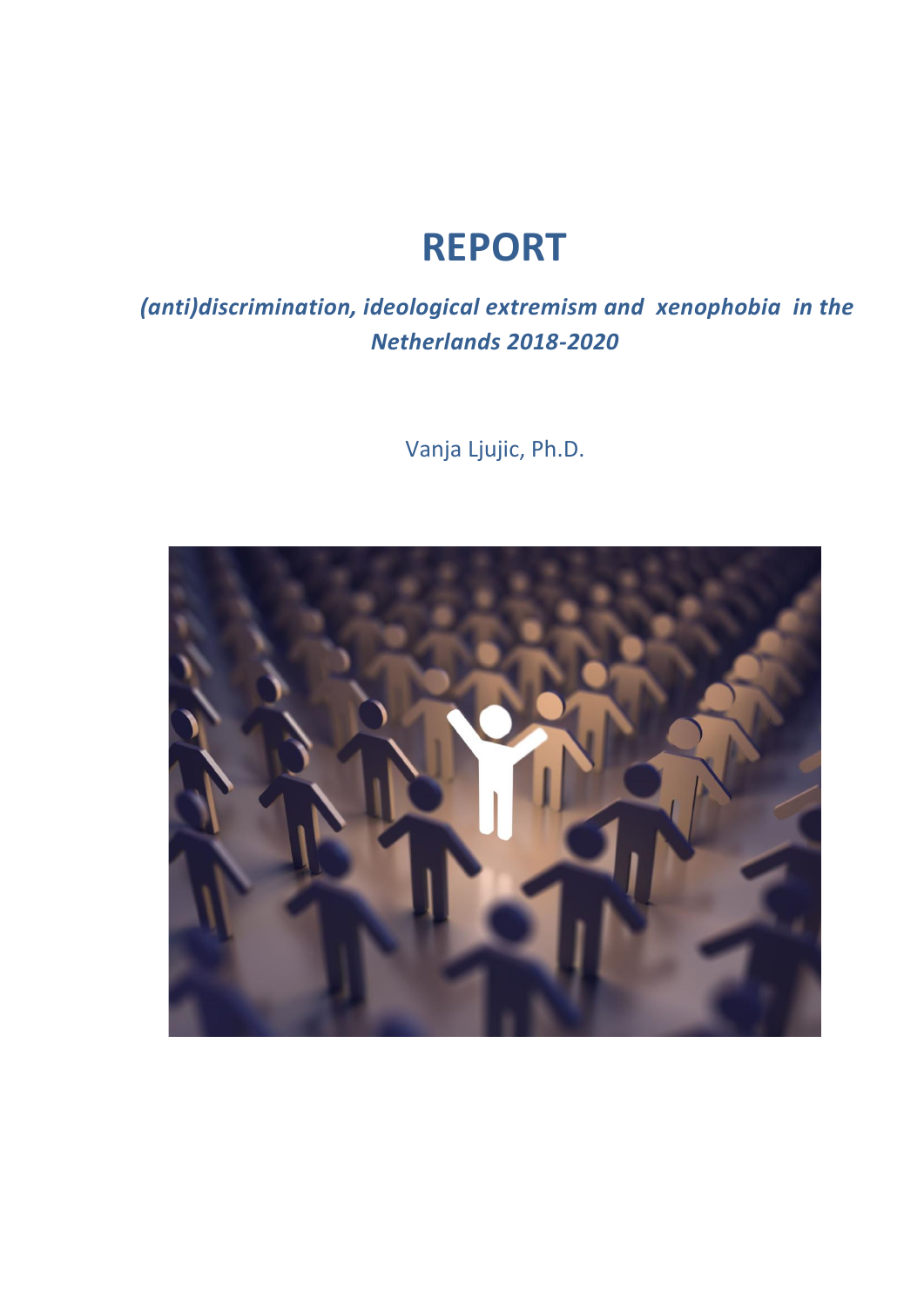## Contents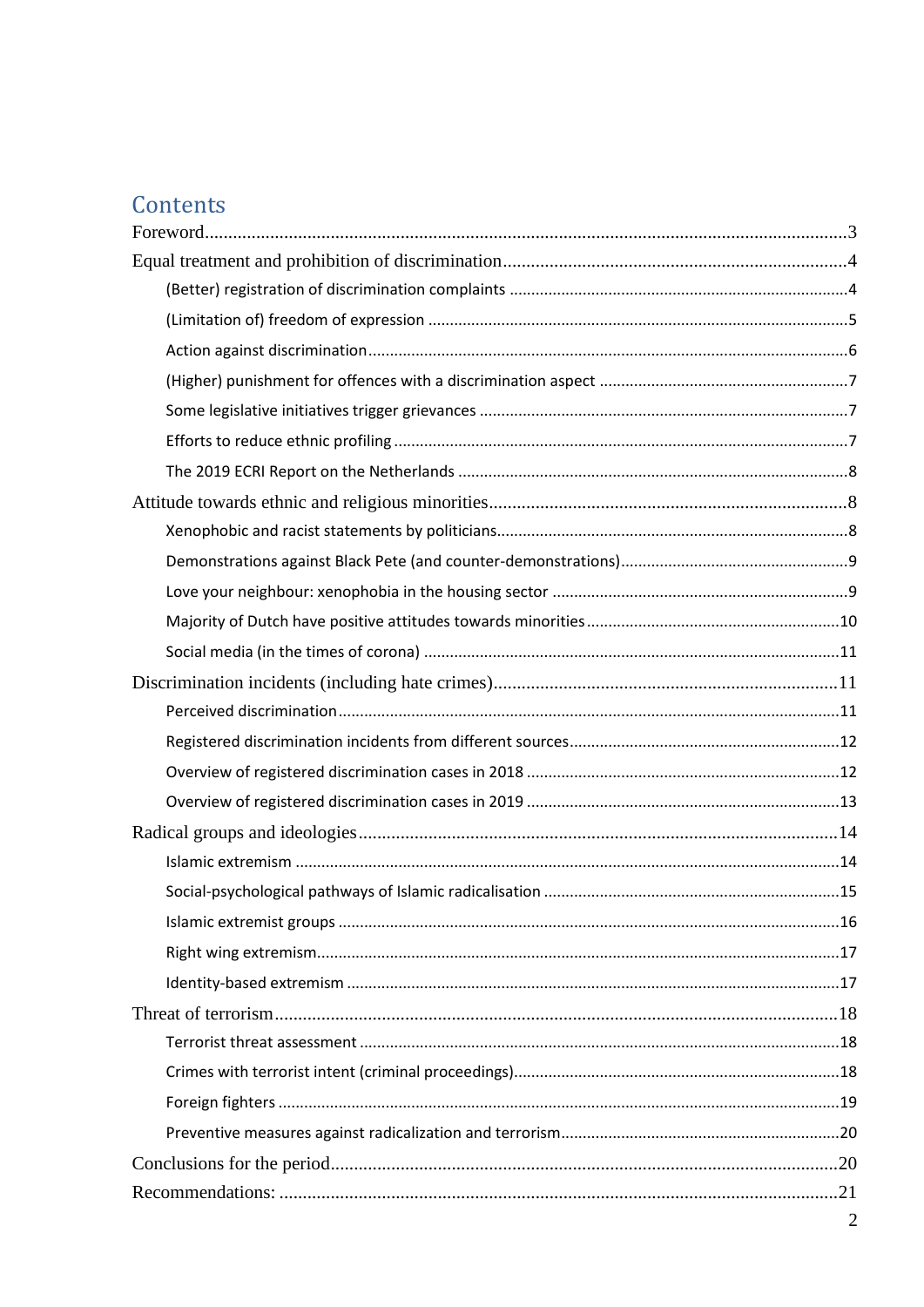### <span id="page-2-0"></span>Foreword

This report provides an overview of the major manifestations of ideological extremism in the Netherlands, drawing on events from 2018 through 2020. The first part presents key changes in anti-discrimination laws and summarises efforts to limit discrimination by law enforcement agencies (ethnic profiling). The second part offers brief overview of recent survey research on attitudes towards minorities, followed by statistics on discriminatory incidents targeting members of minorities. In the third part the focus shifts to different radical groups and crimes with terrorist intent. The concluding part is dedicated to recommendations.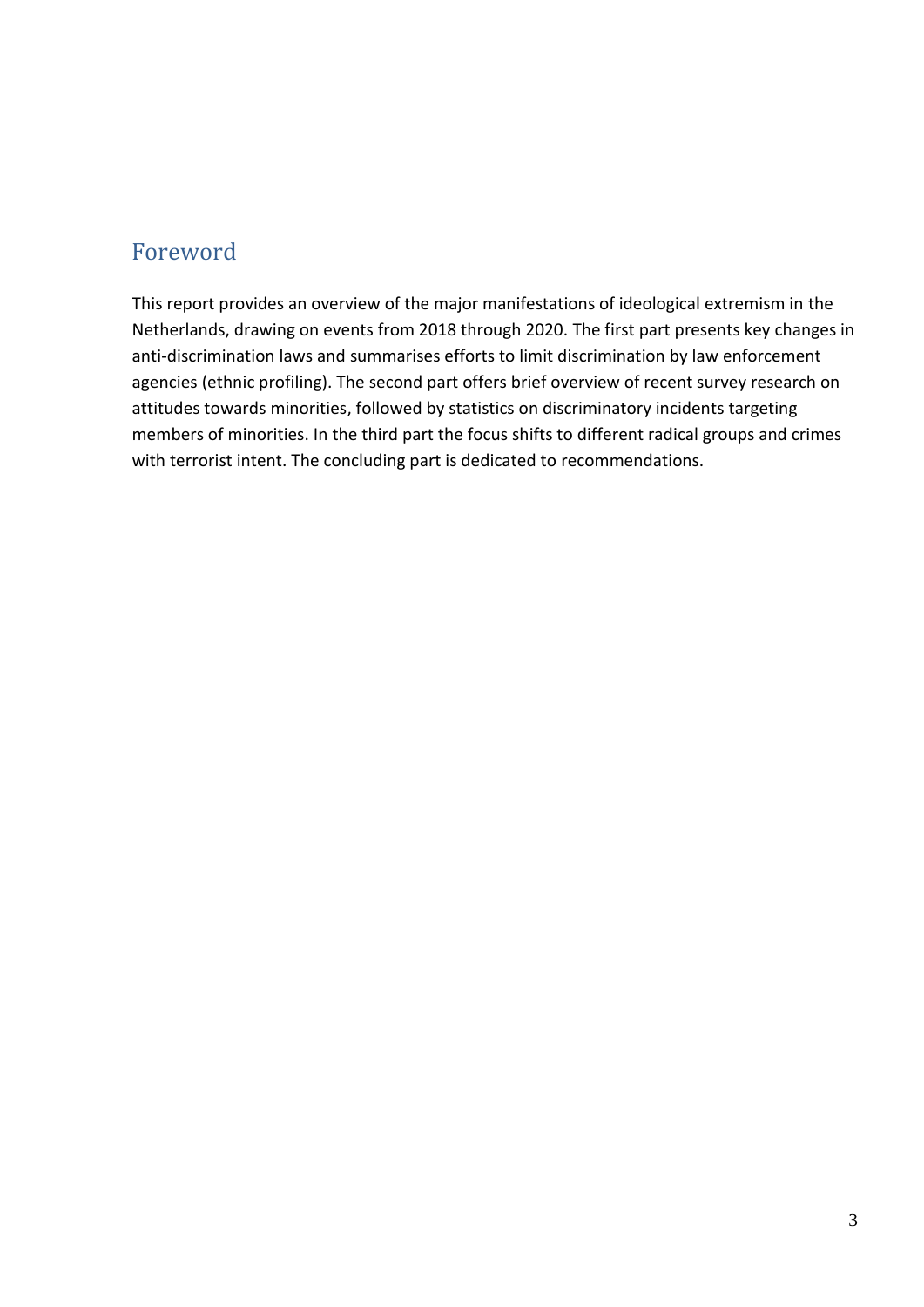## <span id="page-3-0"></span>Equal treatment and prohibition of discrimination

According to Article 1 of the Dutch Constitution and the Equal Treatment Act, discrimination based on race, sex, hetero- or homo-sexual orientation, political opinion, religion, belief, disability or chronic illness, civil status, age, nationality, working hours or type of contract is prohibited in the Netherlands. Prohibition of discrimination assures the right to equal treatment, which requires that in a situation involving equal circumstances, people have to be treated the same way.<sup>1</sup> To this end, several agencies, such as the Public Prosecution Service and the antidiscrimination bureaus, are involved in the fight against discrimination. The Netherlands Institute for Human Rights is an independent body that provides various parties, including the government, with solicited and unsolicited advice on issues relating to equal treatment.

#### <span id="page-3-1"></span>(Better) registration of discrimination complaints

The Municipal Antidiscrimination Services Act ensures that everyone has the opportunity to report (alleged) discrimination in their own place of residence. The Public Prosecution Service (OM) has set up the special National Discrimination Expertise Centre. In recent years the improvements have been made in the registration of discrimination complaints (NJCM, 2018).<sup>2</sup> Every municipality has antidiscrimination bureau, which is responsible for registering and processing discrimination complaints. These bureaus cooperate with the Public Prosecution Service and the police, but also with schools and businesses. Moreover, the Public Prosecution Service operates an integrated database of criminal cases (GPS), which can be used to register all discrimination-related crimes (such as arson attacks on mosques or desecration of Jewish cemeteries). In recent years the Public Prosecution office has demanded heavier penalties for violent offences involving discrimination. Yet, in 2019 less than two percent of the discrimination reports led to a lawsuit.<sup>3</sup>

<sup>1</sup> https://www.government.nl/topics/discrimination

<sup>2</sup> https://njcm.nl/actueel/briefing-of-the-european-commission-against-racism-and-intolerance-ecri-of-thecouncil-of-europe-in-view-of-its-fifth-report-on-the-netherlands/

<sup>3</sup> https://www.oneworld.nl/lezen/discriminatie/racisme/waarom-gaan-racisten-in-nederland-zo-vaak-vrijuit/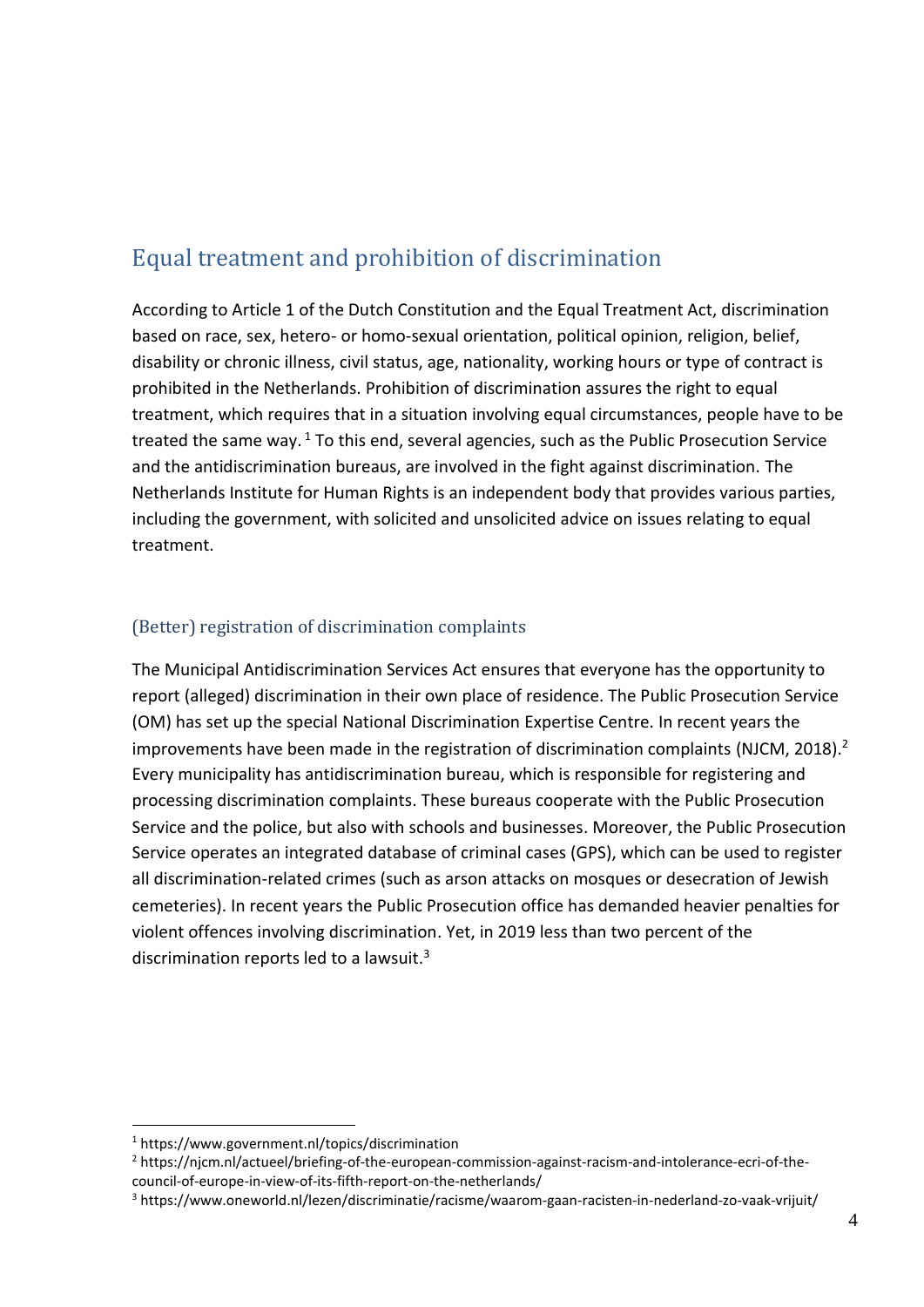#### <span id="page-4-0"></span>(Limitation of) freedom of expression

Freedom of expression is guaranteed by Article 7 of the Dutch Constitution. This freedom may be limited by Article 1, which guarantees the constitutional prohibition of discrimination. For example, freedom of expression must not be used to incite hatred against minority groups based on the grounds of religion or belief, ethnic origin, sexual orientation, gender, skin colour, race, civil status, disability or chronic illness, or age. Hate speech is penalized in the Dutch Criminal Code. 4 It refers specifically to group defamation and incitement of discrimination, hate or violence (See Table 1).

#### *Table 1* Hate speech in the Dutch Criminal Code

| Article 137c          |                                                                                                            |
|-----------------------|------------------------------------------------------------------------------------------------------------|
| $\blacktriangleright$ | Any person who in public, either verbally or in writing or through images, intentionally makes an          |
|                       | insulting statement about a group of persons because of their race, religion or beliefs, their heteroor    |
|                       | homosexual orientation or their physical, mental or intellectual disability, shall be liable to a term of  |
|                       | imprisonment not exceeding one year.                                                                       |
| ≯                     | If the offence is committed by a person who makes a profession or habit of it or by two or more persons    |
|                       | in concert, a term of imprisonment not exceeding two years.                                                |
| Article 137d          |                                                                                                            |
|                       | Any person who publicly, either verbally or in writing or through images, incites hatred of or<br>≻        |
|                       | discrimination against persons or violence against their person or property because of their race,         |
|                       | religion or beliefs, their sex, their hetero- or homosexual orientation or their physical, mental or       |
|                       | intellectual disability, shall be liable to a term of imprisonment not exceeding one year.                 |
|                       | ➤<br>If the offence is committed by a person who makes a profession or habit of it or by two or more       |
|                       | persons in concert, a term of imprisonment not exceeding two years.                                        |
| Article 137f          |                                                                                                            |
| ⋗                     | Any person who takes part in, or who extends financial or other material support to activities, aimed at   |
|                       | discrimination against persons because of their race, religion or beliefs, their sex, their hetero- or     |
|                       | homosexual orientation or their physical, mental or intellectual disability, shall be liable to a term of  |
|                       | imprisonment not exceeding three months.                                                                   |
| Article 137q          |                                                                                                            |
| ➤                     | Any person who, in the exercise of his office, profession or business, intentionally discriminates against |
|                       | persons because of their race shall be liable to a term of imprisonment not exceeding six months.          |
| ➤                     | If the offence is committed by a person who makes a habit of it or by two or more persons in concert, a    |
|                       | term of imprisonment not exceeding one year.                                                               |
|                       |                                                                                                            |

According to legal scholars, online harassment falls under the same punishment as their reallife counterparts.<sup>5</sup> Content-related offences are punishable regardless of the medium in which the content has been published. Article 137e criminalises the publication of discriminatory statements as well as dissemination or stocking for dissemination purposes of carriers with discriminatory utterances, if done otherwise than for the purposes of professional reporting.

<sup>4</sup> http://www.ejtn.eu/PageFiles/6533/2014%20seminars/Omsenie/WetboekvanStrafrecht\_ENG\_PV.pdf

<sup>5</sup> Koops, B. J. (2010, March). Cybercrime legislation in the Netherlands. In *BJ Koops, Netherlands Reports To The Eighteenth International Congress Of Comparative Law* (pp. 595-633).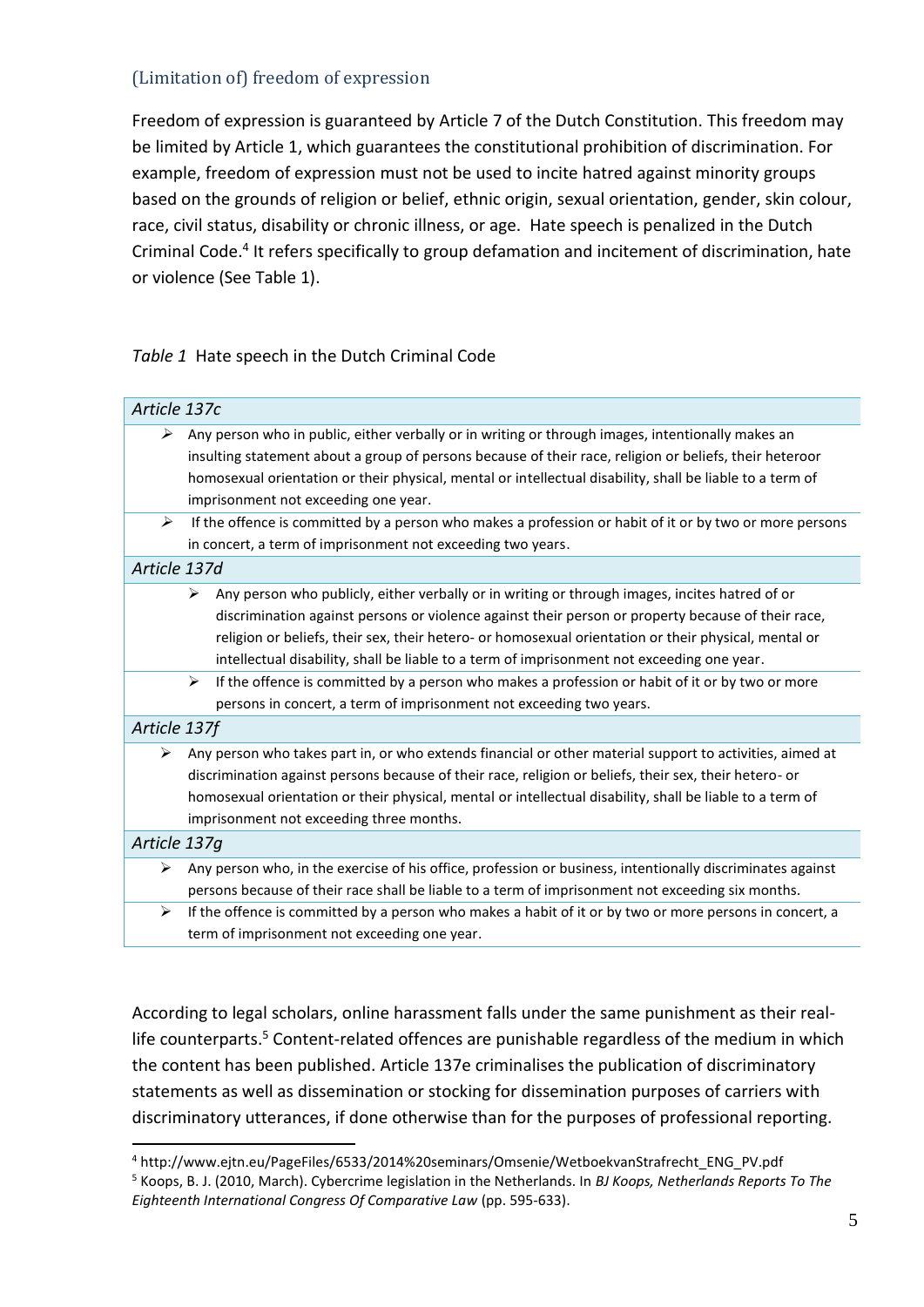A central motivation for making discriminating forms of speech punishable under criminal law was to combat negative portrayal/representation amongst wider public, and therewith to combat the phenomenon that people are being put at a disadvantage on the basis of their characteristics. Dutch courts can prohibit and dissolve organisations the activities of which violate 'public order', which is the case when activities include inciting hatred. During recent years, some legal scholars have called for additional legislation to tackle situations that are seen as relevant (for example with regards to political parties expressing anti-democratic values).<sup>6</sup> Noteworthy judgments include: (a) Holocaust denial, provided that the expressions are evidently intended to insult or to incite hatred, discrimination or intolerance; (b) Intolerance (because of race, religion, etc.); (c) Insults/'insultingly': an expression is insulting according to case law when it is defaming people in public.<sup>7</sup> Additionally, the subject of the expressions must be a group of people or their common characteristics.

#### <span id="page-5-0"></span>Action against discrimination

When confronted with discrimination, people are encouraged to submit a complaint. Complaints can be submitted directly to employers, landlords, educational institutions or transport companies. All public institutions and companies must have a complaints officer or a complaints committee. It is also possible to seek advice from a municipal antidiscrimination bureau. The antidiscrimination bureau provides assistance and advice and registers the complaints. There is also the national discrimination helpline to contact discrimination reporting offices. The Netherlands Institute for Human Rights assesses whether equal treatment laws have been violated. A civil or administrative court is required to take the institute's findings into account in its decision making. However, it is possible to apply to the courts without first contacting the institute. A criminal complaint can be submitted to the police in case of discrimination incidents (harassment, intimidation and violence) on the grounds of race, gender, religion, belief, sexual orientation or disability. Discriminatory statements on the internet can be reported to the internet discrimination hotline (MiND Nederland). The internet discrimination hotline registers and processes these reports. The hotline evaluates reports of discrimination on the Dutch part of the internet. If MiND believes that a particular statement is unlawful, it issues a request for the removal of that statement. In exceptional cases it contacts the police. Discrimination can also be reported anonymously to the police by phone, dialling the number of Bel M. (0800 7000).

<sup>6</sup> Van Noorloos, M. (2018). Het strafrecht tussen waarheid en leugen: Over Holocaustontkenning en andere memory laws. Ars Aequi, 2018(10), 1010-1015.

<sup>7</sup> https://uitspraken.rechtspraak.nl/inziendocument?id=ECLI:NL:RBAMS:2018:3931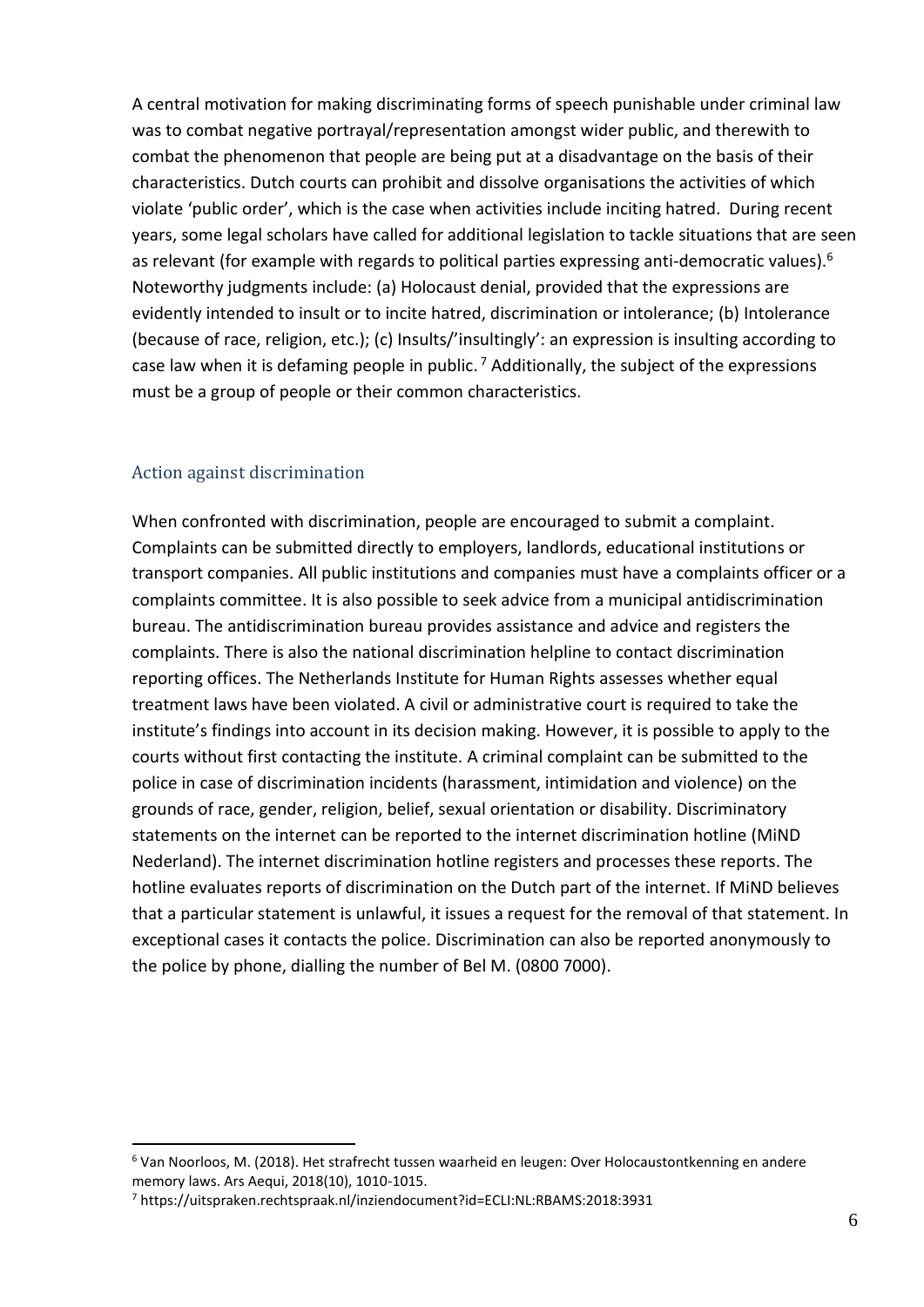#### <span id="page-6-0"></span>(Higher) punishment for offences with a discrimination aspect

According to the new directives on discrimination from the Public Prosecution Service, which came into effect on 1 January 2019, the emphasis is on prosecuting offenses with a discrimination aspect, instead of specific discriminatory offenses such as group insults and incitement to hatred, discrimination and violence.**<sup>8</sup>** Gender identity is recently added as a discrimination aspect on the basis of which an increase of the punishment can be demanded. Courts can already increase sentences if they find a crime to be discriminatory, but in practice this rarely happens. In 2019 Dutch courts convicted defendants of discrimination in just 47 cases.<sup>9</sup>

#### <span id="page-6-1"></span>Some legislative initiatives trigger grievances

Several legislative initiatives have been perceived (and criticized) by minority representatives as discriminatory towards ethnic and religious groups. Most notably, "Act Partially [Prohibiting](https://perma.cc/KUK4-CNK2) [Face-Covering](https://perma.cc/KUK4-CNK2) Clothing,"also known as the "Burga Ban"<sup>10</sup> triggered grievances among Muslim population.<sup>11</sup> The Act prohibits the wearing of clothing that completely or partially conceals the face in spaces where people are expected to communicate with each other. Thus, face-covering clothing is banned on public transportation and in educational, governmental, and nursing care institutions, but is still allowed in such public spaces as on train platforms. The ban [applies](https://perma.cc/J3CB-J2B3) to burqas, niqabs, full-face helmets, balaclavas, and masks, but not to headscarves. Article 1 of the Act provides that individuals who violate the face-covering regulations are to be made aware of the law and given the opportunity to remove the piece of clothing or leave the premises. If the individual refuses, the police can issue a fine of [€150–€410](https://perma.cc/L8S6-2WWB).

Parliamentary debates on tightening hate speech legislation were triggered by and focused on hate speech of a radical imam, but did not cover in a similar way hate speech of public figures from the majority population.<sup>12</sup> In a similar vein, the debates on a possible law on transparency of foreign financing focused on foreign funding of mosques, but not of other religions' places of worship.<sup>13</sup>

### <span id="page-6-2"></span>Efforts to reduce ethnic profiling

According to the Special Rapporteur on Contemporary Forms of Racism, Racial Discrimination, Xenophobia and Related Intolerance (2019), there has been substantial evidence of ethnic profiling by the Dutch police and the Royal Netherlands Marechaussee in recent years.<sup>14</sup> Ethnic profiling refers to the actions and behavior of law enforcement that are triggered by (unconscious) discriminatory bias. It is common in the situations that require prompt decision-

<sup>8</sup> Kruize, P., Gruter, P., & Suchtelen, T. V. (2020). *Discriminatieaspect als strafverzwarende omstandigheid*. Ateno.

<sup>9</sup> https://www.dutchnews.nl/news/2020/06/cu-and-groenlinks-want-tougher-sentences-for-hate-crimes/

<sup>10</sup> https://wetten.overheid.nl/BWBR0041161/2019-08-01

<sup>11</sup> https://rm.coe.int/fifth-report-on-the-netherlands/168094c577

<sup>12</sup> https://zoek.officielebekendmakingen.nl/h-tk-20172018-68-35.html

<sup>13</sup> https://www.tweedekamer.nl/kamerleden\_en\_commissies/commissies/pocob

<sup>14</sup> https://www.ohchr.org/EN/NewsEvents/Pages/DisplayNews.aspx?NewsID=25100&LangID=E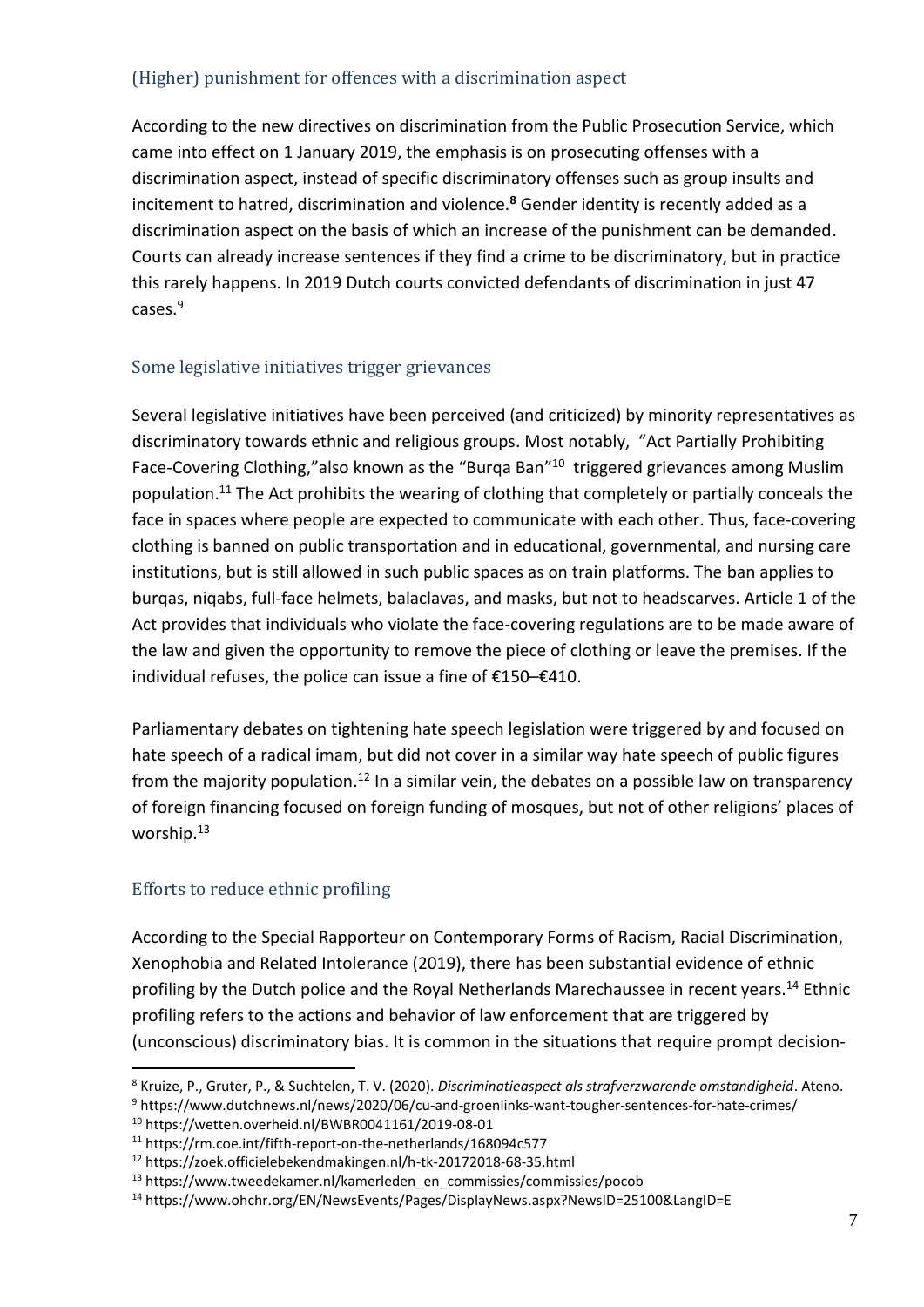making and prioritizing of threats, such as identity checks, traffic control, preventive searches and border-stops.

The police and the Minister of Security and Justice have developed measures to prevent ethnic profiling by increasing diversity within the police, conducting training and awareness-raising for police officers, investing in police-community relations, and making it easier to file complaints about ethnic profiling. Also, at the end of 2017, the police published a new policy document setting the professional standards for proactive police stops. In the first months of 2018 the police started a pilot (called MEOS pilot) aimed at registering the frequency of traffic stops and ID-checks relating to one person or car and at measuring various effectiveness criteria.<sup>15</sup> In June 2020 MPs voted in favour of calls to require the police to keep an active register of the number of people who die during or after being arrested each year. It also includes the number of police officers who were prosecuted for violence as well as the number of police officers who are aware of the measures and tools to counter ethnic profiling.

### <span id="page-7-0"></span>The 2019 ECRI Report on the Netherlands

According to the European Commission against Racism and Intolerance (ECRI), the four notable improvements in 2018 have been made in the Netherlands in the field of LGBTI rights, the civic education, integration policy, and traditional Roma camps.<sup>16</sup> The first improvement refers to the 2018 emancipation memorandum, which includes concrete measures for the emancipation and promotion of social security and acceptance of LGBTI people. The second refers to the nation-wide antidiscrimination campaign in 2018, which included public events, such as the commemorations of the abolition of slavery, and educational measures to promote tolerance and equality at schools as mandatory part of civic education. The third improvement is related to broadening of integration policies on national level, which resulted in intensified assistance to immigrants and refugees in Dutch municipalities. The fourth improvement is defined in terms of 'discontinuation of national policy of reducing the number of traditional Roma camps'. It refers to a Guide on Anti-Discrimination in 2018, which includes a specific Section addressing travellers' camps policies.

### <span id="page-7-1"></span>Attitude towards ethnic and religious minorities

#### <span id="page-7-2"></span>Xenophobic and racist statements by politicians

According to the latest Report of the European Commission against Racism and Intolerance (2019), the mainstream political discourse and media reporting in the Netherlands "continue to

<sup>15</sup> https://njcm.nl/wp-content/uploads/2018/06/Submission-NJCM-on-ECRI-CoE-5th-monitoring-round-Netherlands-20180615.pdf

<sup>16</sup> https://www.coe.int/en/web/european-commission-against-racism-and-intolerance/netherlands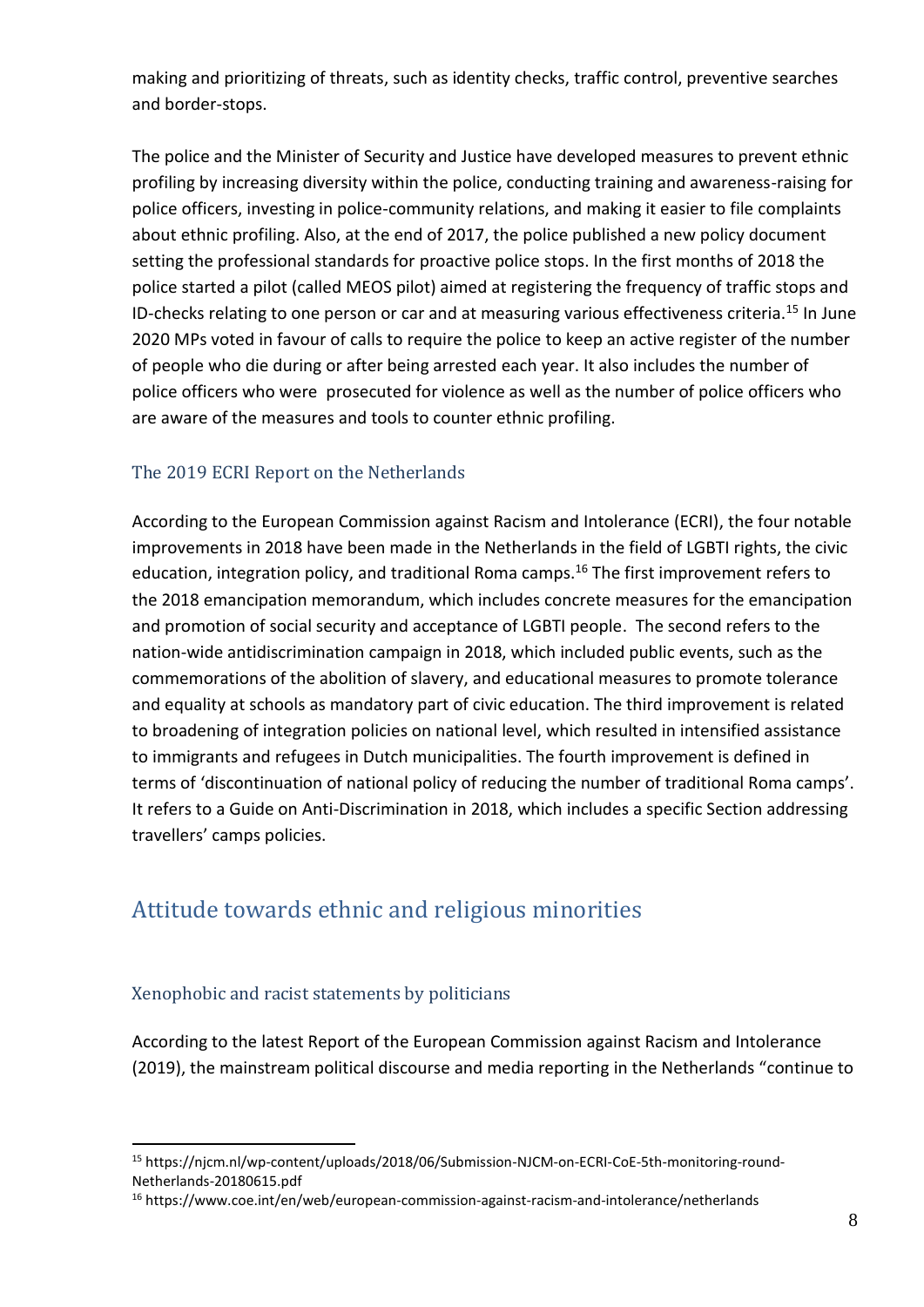be strongly influenced by a xenophobic, fear-fuelling rhetoric and politicians have openly expressed racist beliefs of biological superiority". 17

According to official sources,<sup>18</sup> several xenophobic incidents took place during the campaign for the municipal elections in March 2018. For example, the Freedom Party (PVV) broadcasted a promotional video on 15 March during the airtime of political parties, which caused a lot of commotion. The spot started with the text "Islam is ...", followed by words such as: "discrimination", "violence" and "terror". In the closing sentence "Islam kills" blood drips from the letters. The broadcasting led to public outrage and criminal charges were pressed against party leader Geert Wilders for discriminatorily insulting Muslims and inciting hatred and discrimination against Muslims. The court ruled that the statement was not punishable, because the campaign spot was directed against a religion and not against a group of people. This decision was challenged by several human rights organizations that filed a complaint to the court against the decision not to prosecute. On December 18, 2018, the court declared the complaint unfounded.

Also, controversial statements about alleged relationship between human "races" and differences in IQ by prominent members of another right-wing party, Forum for Democracy (FvD), triggered heated public debate about racism in politics. As a consequence, FvD was not accepted as a coalition partner by any other participating parties.

### <span id="page-8-0"></span>Demonstrations against Black Pete (and counter-demonstrations)

Protests against the caricature of Zwarte Piet (a black-face character traditionally accompanying St Nicholas [Sinterklaas] during public celebrations of this national holiday) led to various confrontations with counter-protesters, at many different local Sinterklaas tours in 2018. In several cities, football hooligans sought to confront protesters. For this reason, in Nijmegen and Zwolle the demonstrations were banned in advance. In Eindhoven, the anti-Black Pete demonstrators were attacked by a group of 200 opponents who threw objects at them and shouted racist and sexist slogans. In Rotterdam and Groningen there were incidents of violence between proponents and opponents of Zwarte Piet. The police have arrested people involved in the disturbances in various places. The events sparked a public debate about freedom of demonstration, as well as formal complaints to the relevant mayors about restricting, breaking down or banning anti-Black Peter demonstrations.

#### <span id="page-8-1"></span>Love your neighbour: xenophobia in the housing sector

In March 2018, the weekly magazine De Groene Amsterdammer published the results of research demonstrating that those with migrant background seeking housing had less chance of securing a rental agreement than people with Dutch background. On behalf of two fictitious prospective renters (Rachid el Haddaoui and Jaap van de Ven), the journalists responded to 250

<sup>17</sup> https://rm.coe.int/fifth-report-on-the-netherlands/168094c577

<sup>18</sup> https://www.rijksoverheid.nl/documenten/rapporten/2019/04/16/discriminatiecijfers-in-2018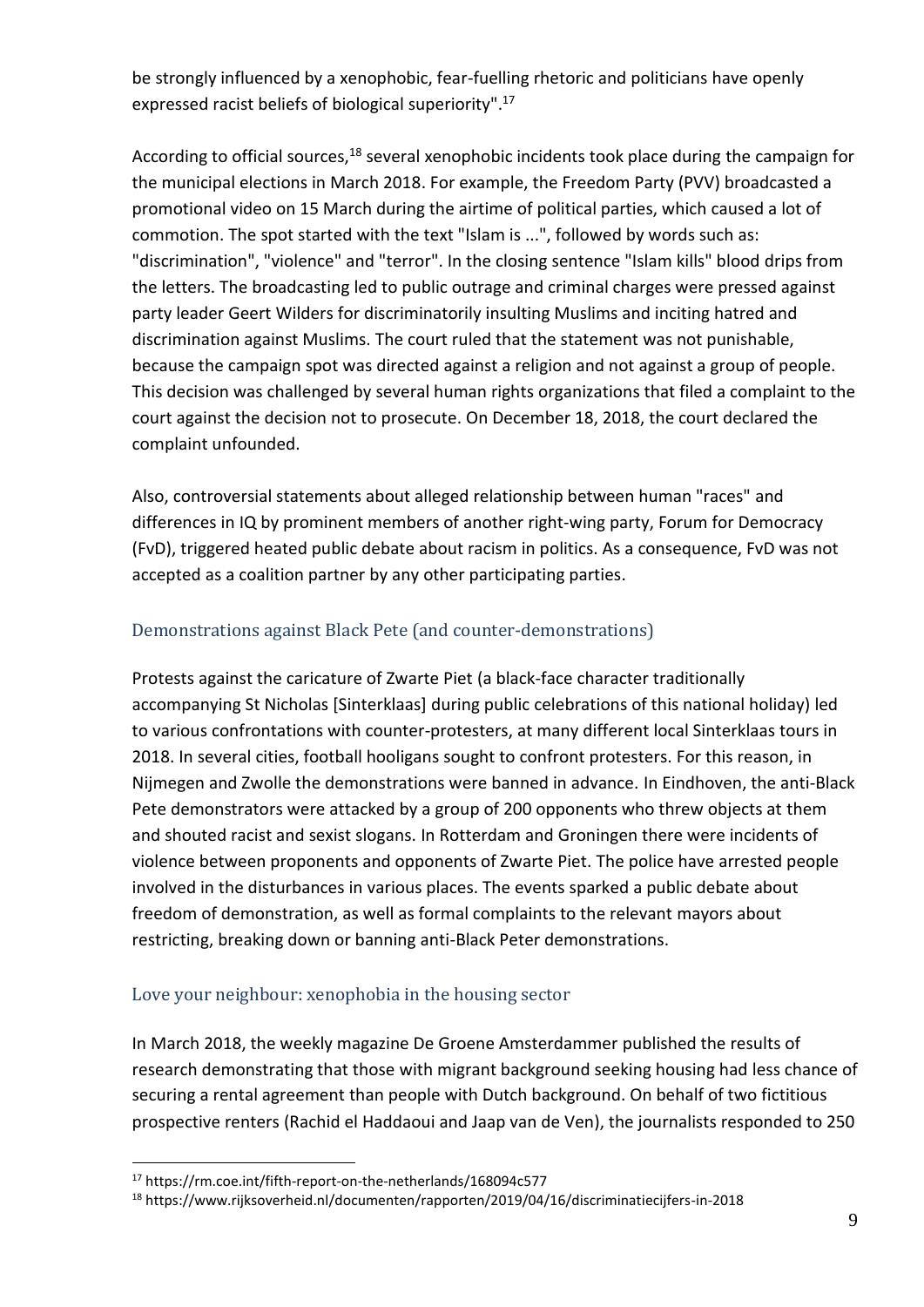advertisements for rental properties throughout the country. Jaap received 162 positive responses, Rachid 116.

Another experiment showed that 92% of rental agents were happy to agree with the request of a (again fictitious) landlord not to nominate tenants with migrant background. These research results came as an unpleasant surprise for some people; for others they confirmed their suspicions or indeed personal experience. As a result of this research and the responses to it in the Lower House, the Minister of the Interior and Kingdom Relations held a meeting with various parties in the rental sector about the way in which discrimination in the housing market can be tackled.

Government started a campaign to increase the awareness of xenophobia in housing sector and provided training to real estate agents and landlords.

### <span id="page-9-0"></span>Majority of Dutch have positive attitudes towards minorities

In spite of accumulated xenophobic and racist incidents in public sphere, recent sociological polls show that majority of Dutch share positive views about ethnic and religious minorities. Attitudes towards Roma As of 2019, the majority of people interviewed in the Netherlands as a part of the survey on global attitudes indicated that they had a positive attitude towards Roma. 64% of respondents indicated that they had a very favourable or mostly favourable opinion of people who belong to the Roma ethnic group. However, in the same year, the share of respondents who had unfavourable opinions of Roma was 30% in total.<sup>19</sup> Attitudes towards Muslims Close to three quarters of people surveyed in the same year indicated that they had very favourable or mostly favourable opinions of Muslims, while the share of respondents who held unfavourable opinions of Muslims was just below 30% in total.<sup>20</sup>

Attitudes towards Jews In 2018, 65% of Dutch respondent agreed with the statement that anti-Semitism is a problem in the society and 55% thought that anti-Semitism is on rise.<sup>21</sup> Over 90% of people surveyed in 2019 indicated that they had a very favourable or mostly favourable opinion of Jewish people, while the share of respondents who held unfavourable opinions of Jewish people was 5% in total.<sup>22</sup>

Attitudes towards non-Western immigrants In 2018, 50% of Dutch had favourable views about non-Western immigrants. Paradoxically, 55% believed that immigrants increased risk of terrorism in their country.<sup>23</sup>

<sup>19</sup> https://www.statista.com/statistics/1087369/attitudes-towards-roma-in-the-netherlands/

<sup>&</sup>lt;sup>20</sup> https://www.statista.com/statistics/1087378/attitudes-towards-muslims-in-the-netherlands/

 $21$  https://data.europa.eu/euodp/en/data/dataset/S2220\_90\_4\_484\_ENG

<sup>&</sup>lt;sup>22</sup> https://www.statista.com/statistics/1087359/attitudes-towards-jews-in-the-netherlands/

<sup>&</sup>lt;sup>23</sup> https://www.pewresearch.org/global/2019/03/14/around-the-world-more-say-immigrants-are-a-strength-thana-burden/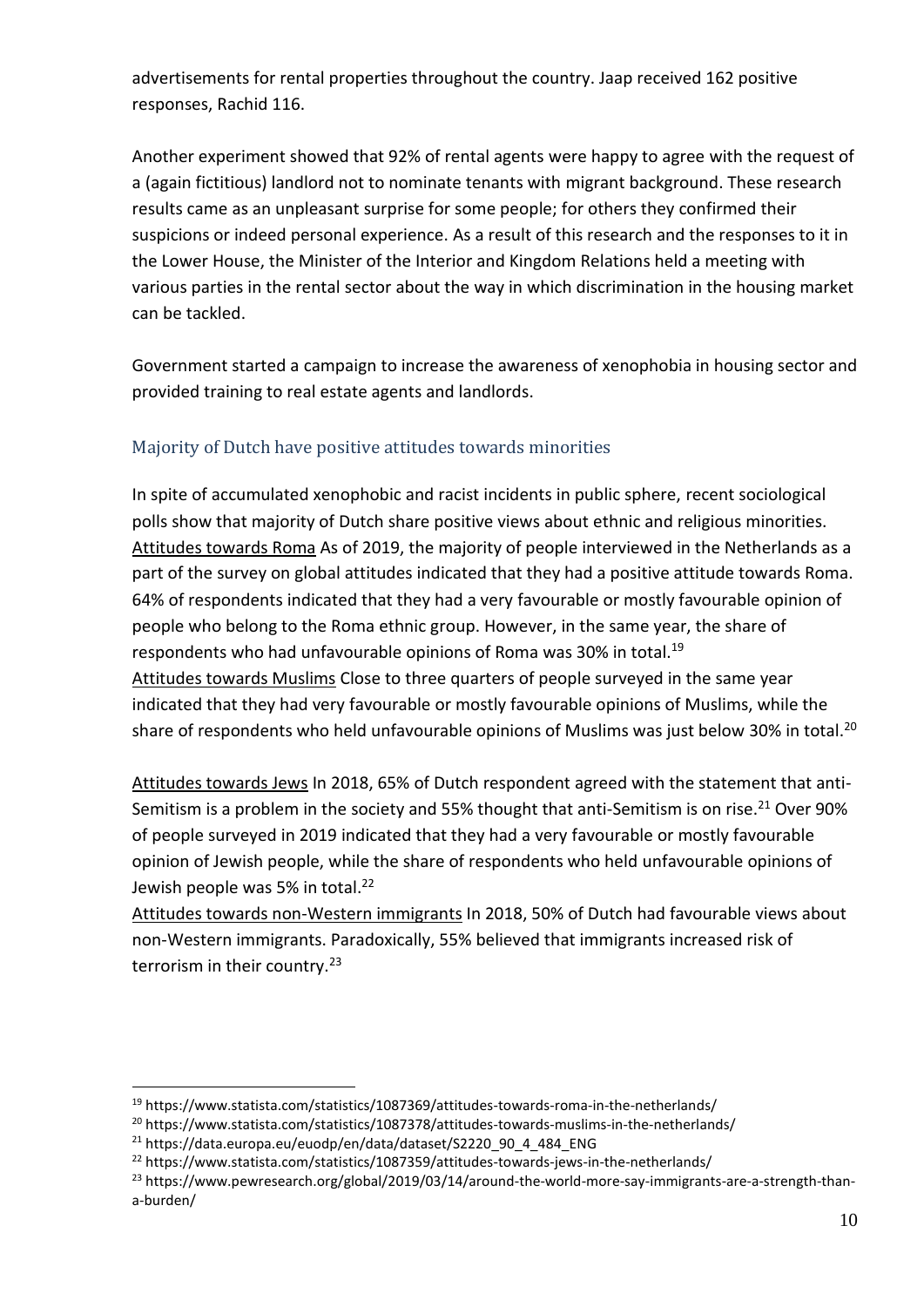#### <span id="page-10-0"></span>Social media (in the times of corona)

According to recent sociological studies, limited intergroup contact and negative media (and social media) representation of migrants and refugees have played an important role in shaping majority attitudes towards these groups.<sup>24</sup> It appears that many prejudiced people have little personal contacts with other cultures. Nevertheless, they perceive this 'otherness' as threat because of frequent exposure to negative (social) media representation of those groups. Online news websites play the biggest role in decreasing positive attitudes. They provide an easy access to unchecked information, fake news and conspiracy theories, thus fuelling intergroup anxiety and polarisation. 25

In the aftermath of COVID-19 outbreak, online platforms became overflowed with conspiracy theories. <sup>26</sup> Like in most of Europe, Dutch radical groups exploit uncertainty and fears related to the pandemic to promote extreme ideology. It includes overt racist and antisemitic narratives, such as the claim that the virus is a hoax engineered by "Jewish elites" or intent on implementing a vaccine either for profit or to eradicate the white race.<sup>27</sup> Extreme right-wing platforms such as Café Weltschmerz, Ongehoord Nederland, and the Jensen Show have not missed any opportunity to question the seriousness of the virus. Robert Jensen, for example, claims in countless videos on YouTube that Covid-19 is nothing more than a simple flu. This flu, says Jensen, is being abused by "globalists" who want to rob "the Dutch people" of their rights and subject them to a dark, hidden agenda.

## <span id="page-10-1"></span>Discrimination incidents (including hate crimes)

#### <span id="page-10-2"></span>Perceived discrimination

A quarter of inhabitants of the Netherlands experienced one or more incidents in 2018 which they perceived as discrimination.<sup>28</sup> Dutch citizens with Moroccan or Turkish background and Muslims (groups that overlap to some degree), encounter a great deal of both negative attitudes and unequal treatment. They are heavily stigmatised in Dutch society and are perceived as threatening by a proportion of the majority group. This perceived threat is based mainly on a cultural interpretation, for example a perceived conflict in values or fear of losing a particular cultural identity or the way of life (Andriessen 2019). People with a Surinamese or Antillean background and people from Central and Eastern Europe experience slightly less discrimination.

<sup>&</sup>lt;sup>24</sup> van Beers, L., & van Klingeren, M. (2020). Direct en indirect contact: Hoe persoonlijk contact en mediacontact hun weerslag hebben op houdingen ten opzichte van verschillende migrantengroepen. Mens en maatschappij, 95(2), 83-111.

 $25$  Hameleers, M. (2020). Populist disinformation: Exploring intersections between online populism and disinformation in the US and the Netherlands. Politics and Governance, 8(1), 146-157.

<sup>26</sup> https://en.unesco.org/themes/gced/thinkbeforesharing

<sup>27</sup> https://www.volkskrant.nl/nieuws-achtergrond/antisemitisme-op-sociale-media-groeit-corona-is-de-schuld-vanjoden-en-zionisten~b6b42528/

<sup>&</sup>lt;sup>28</sup> Ervaren discriminatie in Nederland [II | Publicatie | Sociaal en Cultureel Planbureau \(scp.nl\)](about:blank)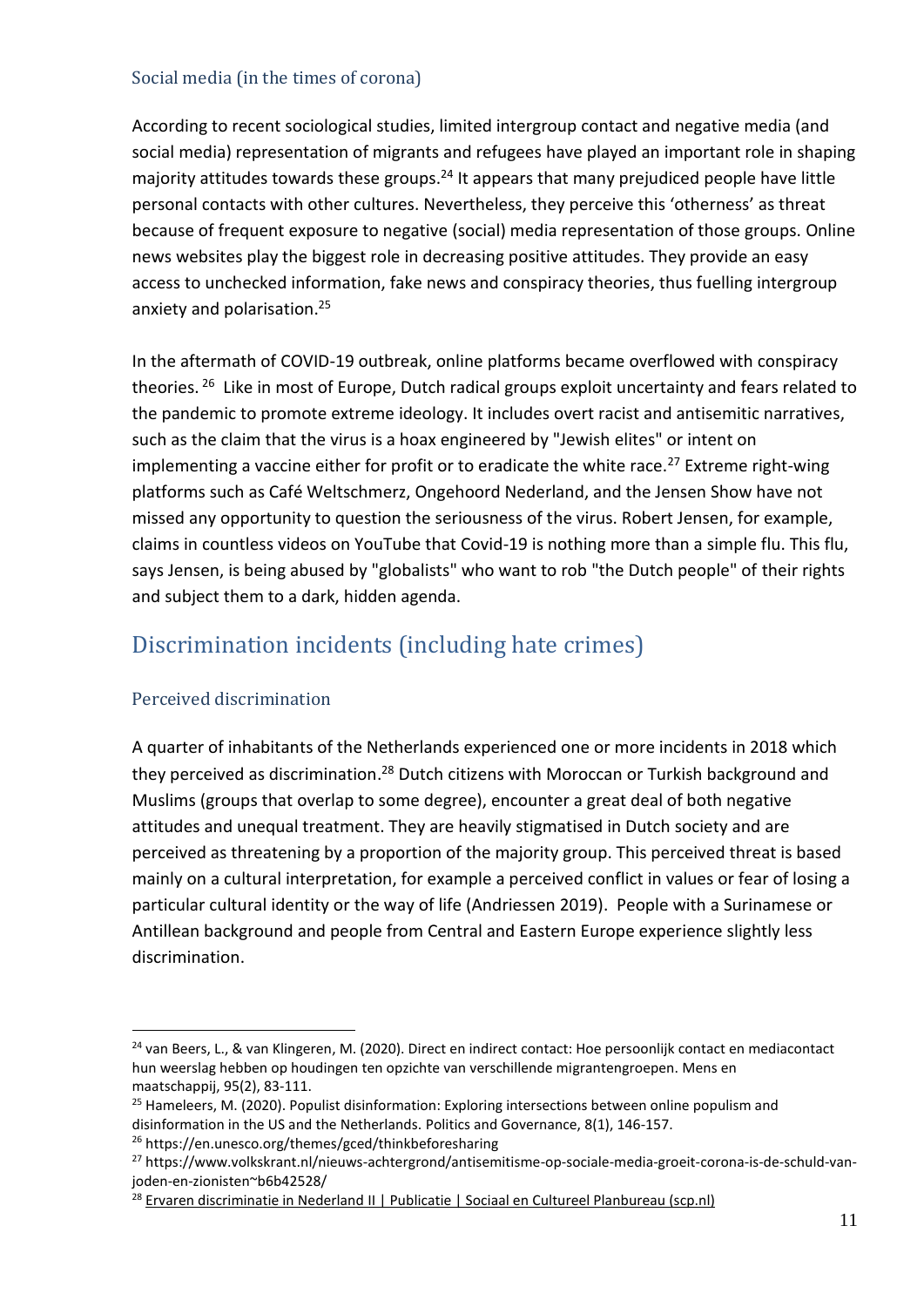#### <span id="page-11-0"></span>Registered discrimination incidents from different sources

The following paragraphs are based on four different registers. They all include discrimination ground (e.g. Anti-Semitism, origin, sexual orientation) in their description of cases. Different registers contain overlapping but also different type of cases. For example, police register distinguishes case according to legal typology of crime (e.g. verbal and violent insults). Antidiscrimination bureau is mainly concerned with discrimination incidents in the fields of education, work, housing etc. MiND registers discrimination on the internet and College of Human Rights is focussed on protection of human rights of victims of discrimination. With exception of the College of Human Rights, these sources show an observable increase in discrimination incidents in 2019 in comparison to 2018 (Table 1).

| <b>Discrimination incidents</b> | 2018  | 2019  |
|---------------------------------|-------|-------|
| Police                          | 3299  | 5487  |
| Anti-discrimination bureau      | 4320  | 4382  |
| <b>MiND</b>                     | 583   | 692   |
| College of Human Rights         | 3678  | 3529  |
| <b>Total</b>                    | 11880 | 14090 |

#### Table 1 Discrimination incidents reported to different instances per year <sup>29</sup>

#### <span id="page-11-1"></span>Overview of registered discrimination cases in 2018

In 2018, origin was the most common ground of discrimination. In police registration, 1442 cases were motivated by discrimination based on origin. According to Anti-discrimination bureau, 1494 cases concerned origin. College of Human Rights registered 730 discrimination incidents based on origin, and MiND registered 151 cases.

A quarter of cases in police register concerned sexual orientation (847 registrations), particularly homosexuality. The Anti-discrimination bureau received 193 reports of discrimination based on sexual orientation (which is 4% of the total). The College of Human Rights registered 57 cases on this ground.

8% of total discrimination cases registered by the police concerned anti-Semitism (275 registrations). 145 reports of Internet discrimination are related to anti-Semitism. The word "Jew" is often used as a pejorative when addressing police officers or supporters of Ajax. There were 29 registrations of anti-Semitic graffiti: for example, swastikas and anti-Jewish texts were inscribed on Jewish monuments and on the letterbox of a Jewish family. A few cases included violence. The Anti-discrimination bureau received 48 reports of anti-Semitism (1% of the total) and MiND registered 145 reports of anti-Semitism (25% of the total).

<sup>29</sup> Source[: https://hatecrime.osce.org/netherlands](about:blank)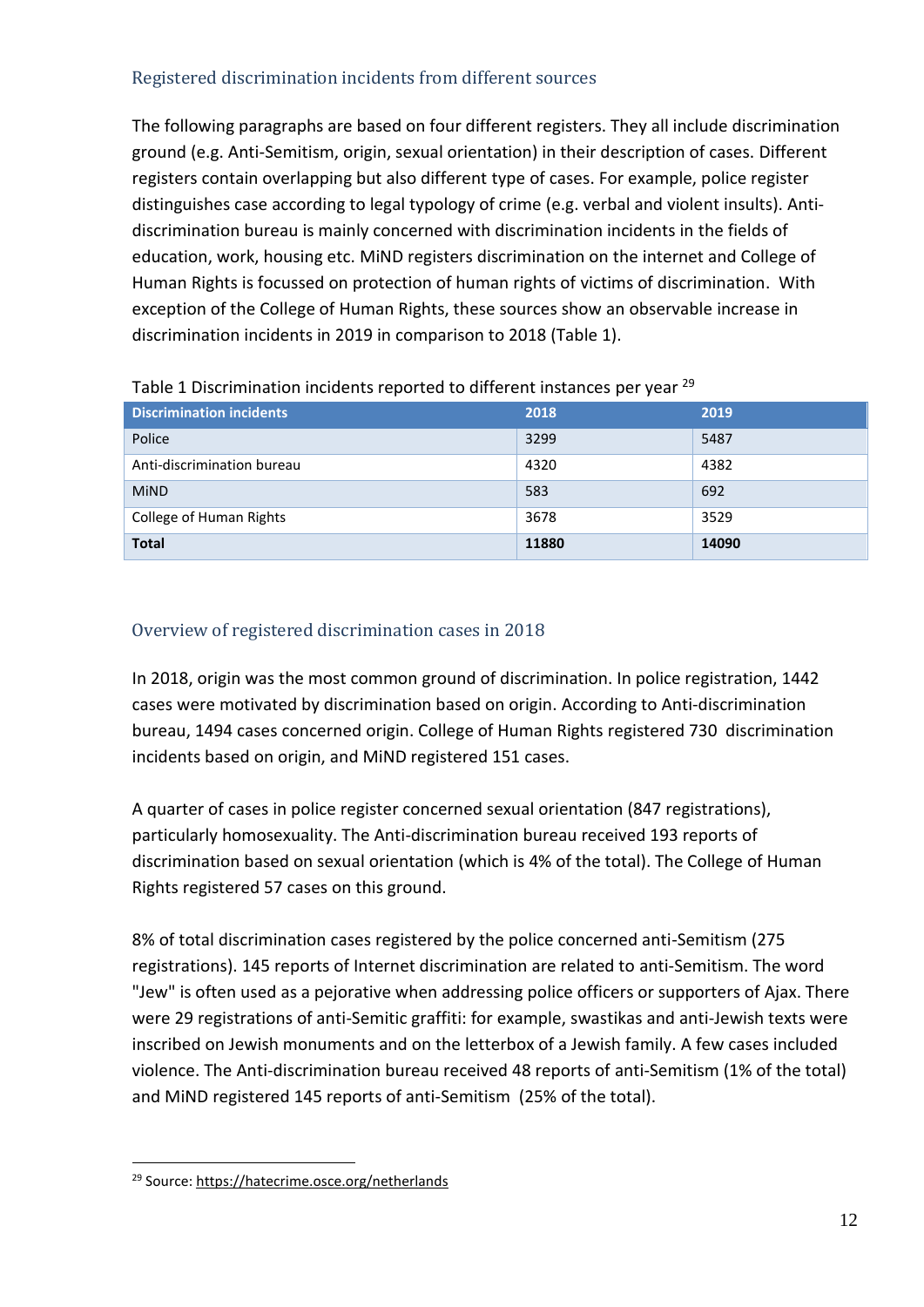Police registered 151 incidents of religious discrimination (of which 91% related to Islamophobia). Anti-discrimination bureau received 304 reports of religious discrimination, twothirds of which are directed against Muslims. The College of Human Rights reported 163 cases of religious discrimination.

#### <span id="page-12-0"></span>Overview of registered discrimination cases in 2019

Origin remained the most common ground of discrimination. <sup>30</sup> Police registered 2156 cases (39% of the total) on this ground. Anti-discrimination bureau registered 1922 cases on discrimination based on origin (44% of the total). Origin was also the most common ground of discrimination reported to MiND (264). Most of the people were discriminated based on the skin colour and origin (in particular: African, Turkish, Moroccan and Asian).

The police also registered increase of discriminatory incidents based on sexual orientation (1,603, of which 17% referred to violent incidents) and anti-Semitism (768). The most cases reported to the College of Human Rights in 2019 concerned discrimination based on disability/chronic illness (134 requests).

Anti-Semitism was related to 14% of the total discrimination cases registered by police and 2% of cases registered by Anti-discrimination bureau. According to the police register, 768 incidents can be roughly divided into four categories: anti-Semitic swearing (against employees with public job, especially police officers or scolding with the word "Jew" by citizens among themselves); graffiti with swastikas in a clear anti-Semitic context; anti-Semitic statements and violence directed against Jewish persons or institutions. 148 incidents of anti-Semitic daubing and vandalism have been registered (including display of swastikas and anti-Jewish slogans on cars, business premises, schools, monuments, and other objects). A part of these incidents was related to tensions between football fans and shouting anti-Semitic slogans during competitions. For example, after a football match anti-Semitic texts were written at various locations in the city of Amsterdam. In some case, vandalism is explicitly directed at Jewish institutions or people (for example when anti-Semitic symbols are placed nearby a synagogue or a house of a Jewish person). 45 cases of anti-Semitism involved violence, including 4 incidents in the context of demonstrations about the conflict between Israel and Palestine. Anti-discrimination bureau registered 78 cases of discrimination against Jewish persons. The College of Human Rights does not register anti-Semitism as a specific form of discrimination. MiND registerd 75 cases of anti-Semitism (11% of the total). It is much less than in 2018 when 25% of all cases were related to Anti-Semitism.

Notably, the Israel Information and Documentation Centre (CIDI) registered a total of 182 anti-Semitic acts in 2019, excluding online anti-Semitism.<sup>31</sup> According to CIDI, 61 reports, or 34%, concern "real-life incidents" including swearing or threatening in the public space. On top of the

<sup>30</sup> https://www.rijksoverheid.nl/documenten/rapporten/2020/04/28/discriminatiecijfers-in-2019.

<sup>31</sup> https://www.cidi.nl/wp-content/uploads/2020/03/Monitor-antisemitische-incidenten-in-Nederland-2019.pdf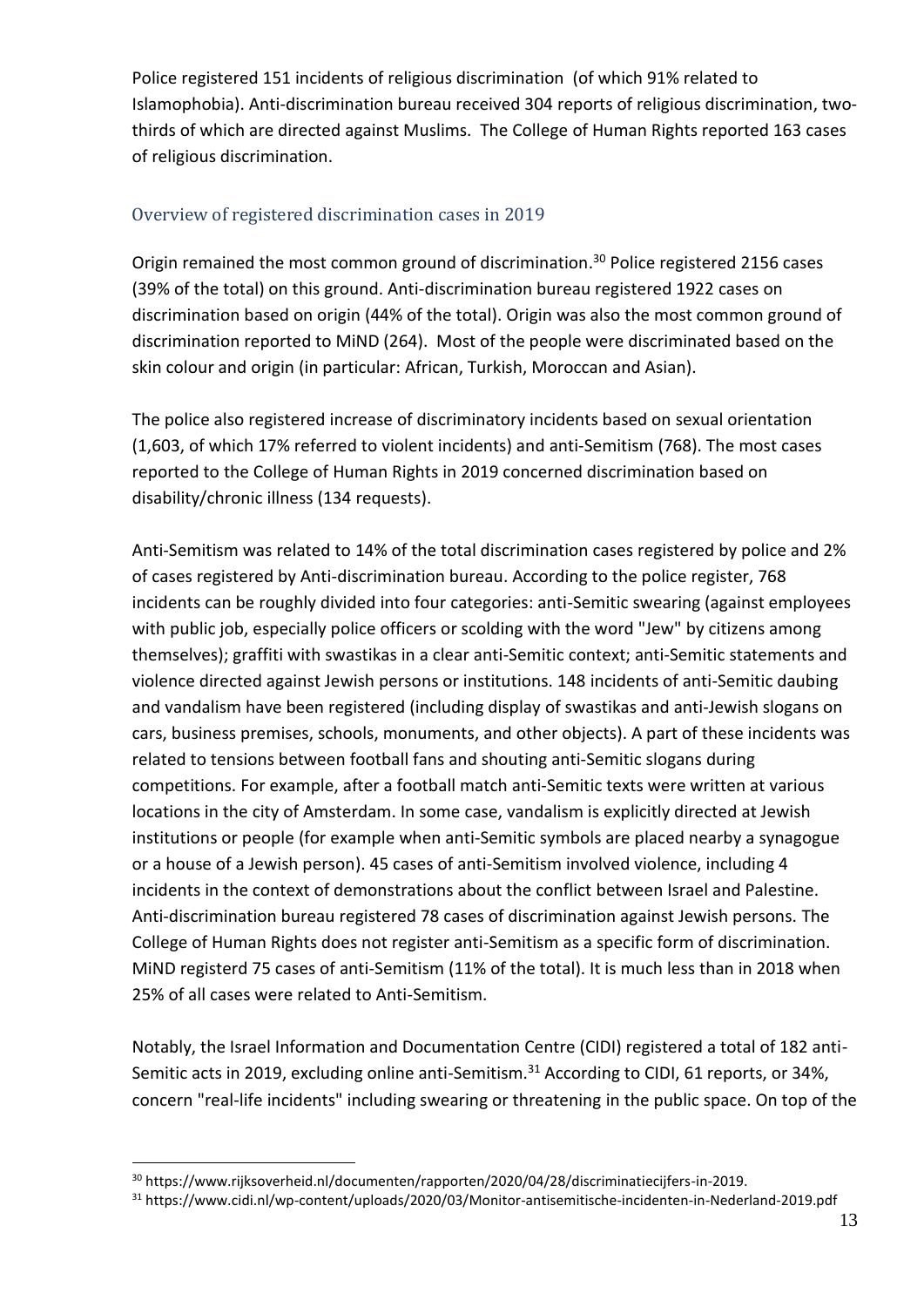182 in the offline world, CIDI recorded 127 cases of online anti-Semitism, especially on social media, forums and anti-Semitic websites.

According to police registers, there was an increase in the number of incidents related to religious discrimination (225) in 2019, in comparison to 2018 (173). Anti-discrimination bureau however recorded 279 cases in 2019, which is 25 less that in 2018. Police records cannot be broken down by the specific religion; however, case description indicates that a large part concerns people of Islamic faith. This includes, for example, women who are offended because they wear a headscarf. Islamophobic motive often triggers vandalism (30 incidents, which is 13% of the total). This involved various incidents involving destruction at a place of worship (e.g. smashing windows at a mosque). Antidiscrimination bureau reported similar trend, 192 of the total 279 cases of religious discrimination involved hostile treatment of Muslims (which amounts to 69%). 135 cases registered by the College of Human Rights and 64 cases registered by MiND involved religion. The last two did not differentiate among different religious groups.

### <span id="page-13-0"></span>Radical groups and ideologies

#### <span id="page-13-1"></span>Islamic extremism

Islamic extremism is inspired by jihadism, extremist ideology with the glorification of the violent jihad (holy war). The Dutch jihadist movement is relatively hidden from public life. This is due to organisational and ideological discord as well as a lack of hierarchy and leadership within the community.

In addition to jihadism there are other forms of extremism where supporters use their religious conviction to justify their democracy-undermining activities. This is the case for Salafism which stands for a literal return to the 'pure Islam' of the religion's early days. Salafist imams usually belong to a younger generation of preachers, often born in the Netherlands, who received extracurricular education from an older generation of radical Salafists. Some of them then went to the Gulf region to study religion. Salafists are engaged in educational and political activities. 13 per cent of the Islamic schools in The Netherlands is connected to a salafist organization. In some schools Salafist teachers provide extracurricular education (on Islam and Arabic language) to children. One of the schools, Amsterdam Cornelius Haga Lyceum, was excluded from Government funding in 2019 after the rumours that one of board members was accused of showing support for ISIS on social media. 32

Political Salafists are active within the organisation Stichting Muslim Rights Watch Nederland (MRWN), which acts as a 'watchdog for the Islamic community'. The MRWN publicly supported

 $32$  https://www.trouw.nl/nieuws/coordinator-terrorismebestriiding-waarschuwt-voor-islamitische-school-inamsterdam~b045b5a6/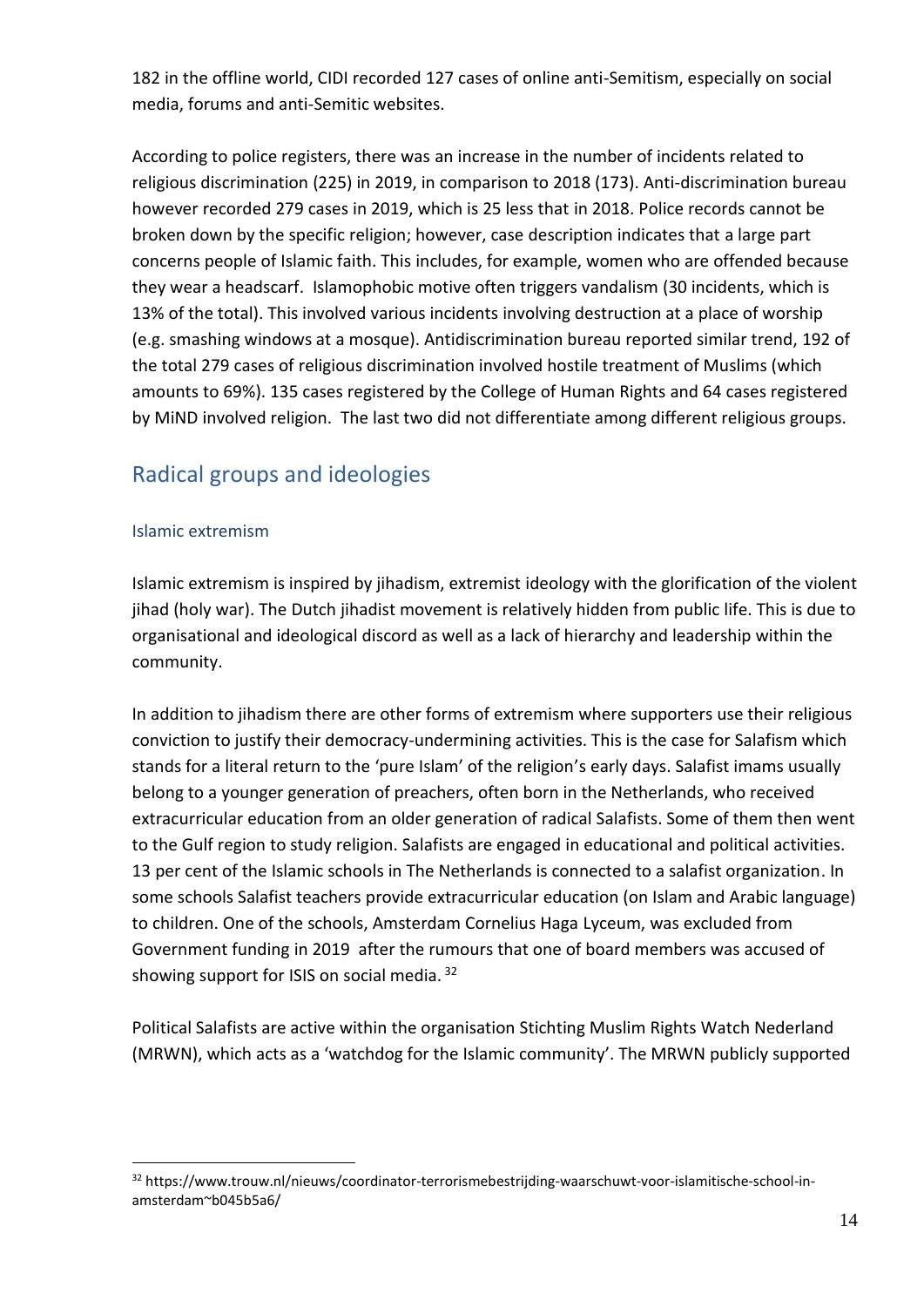the dismissed former principal of the Cornelius Haga Lyceum (CHL) secondary school in Amsterdam, but also controversial 'hate imam' of the as-Soennah mosque in The Hague.<sup>33</sup>

### <span id="page-14-0"></span>Social-psychological pathways of Islamic radicalisation

Recent research shows that many Dutch foreign fighters in Syria and Iraq have been members of (or affiliated with) criminal youth gangs. $34$  Most of them grew up in disadvantageous neighborhoods, were uneducated, jobless and involved in various violent and property crimes prior to radicalization.<sup>35</sup> Research also revealed that socio-psychological aspects of Islamic radicalization, such as search for identity, lack of coping strategies and perceived victimhood of social injustice. Interviews with detainees in a terrorist unit indicate that actual involvement in terroristic activity can be attributed to psychopathology and narcissism, but more often to emotional 'triggers', such as traumatic life events.<sup>36</sup> Psychological problems were especially common among lone actors. Social network played an important role, particularly among delinquent youth, who became radicalized within a radical network with a ' charismatic leader'.

In development of Islamic extremism, religious beliefs are formed by powerful representation of the Salafi - Jihadi discourse on the internet and contacts with radical imams. The spreading of fake news, conspiracy theories, undemocratic state propaganda from Arabic news channels

|                                                  | <b>Threat triggers</b>                                  | Cognitive and emotional Behavior response<br>response |                                                                                        |
|--------------------------------------------------|---------------------------------------------------------|-------------------------------------------------------|----------------------------------------------------------------------------------------|
| <b>Distal</b><br><i>international</i><br>factors | Military interventions,<br>ethnic conflicts abroad      | Grievances,<br>conformational bias                    | Seeking contact with like-<br>minded persons, political<br>activism, humanitarian work |
| Distal national<br>factors                       | Discrimination, relative<br>deprivation,<br>segregation | Resentment, 'ingroup<br>love and outgroup hate'       | Separation from mainstream<br>society, breaking rules,<br>criminality                  |

*Table* 2 Socio-psychological pathway to violence among Dutch terrorist suspects and detainees<sup>37</sup>

<sup>&</sup>lt;sup>33</sup> The imam attacked Rotterdam mayor Ahmed Aboutaleb in a sermon calling him an apostate Muslim and an enemy of real Islam. No legal action was undertaken because the Public prosecution department found no convincing evidence that imam intended to incite violence against the mayor.

https://www.dutchnews.nl/news/2018/03/imam-who-attacked-rotterdam-mayor-is-not-breaking-the-law-publicprosecutor/

<sup>&</sup>lt;sup>34</sup> Neve, R. J., Weerman, F. M., Eris, S., & van Prooijen, J. W. (2020). Radicalisation and travelling to Syria among delinquent youths: A case study from the Netherlands. *Journal for Deradicalization*, (22), 249-286.

<sup>35</sup> Ljujic, V., Versteegt, I., Weerman, F., Thijs, F., van Prooijen, J. W., el Bouk, F., & van de Weijer, S. (2020). Testing a Threat Model of Terrorism: A multi-method study about socio-economic and psychological influences on terrorism involvement in the Netherlands. In *Understanding Recruitment to Organized Crime and Terrorism* (pp. 147-171). Springer, Cham.

 $36$  Ibid.

<sup>&</sup>lt;sup>37</sup> Ljujic, V., Versteegt, I., Weerman, F., Thijs, F., van Prooijen, J. W., el Bouk, F., & van de Weijer, S. (2020). Testing a Threat Model of Terrorism: A multi-method study about socio-economic and psychological influences on terrorism involvement in the Netherlands. In *Understanding Recruitment to Organized Crime and Terrorism* (pp. 147-171). Springer, Cham.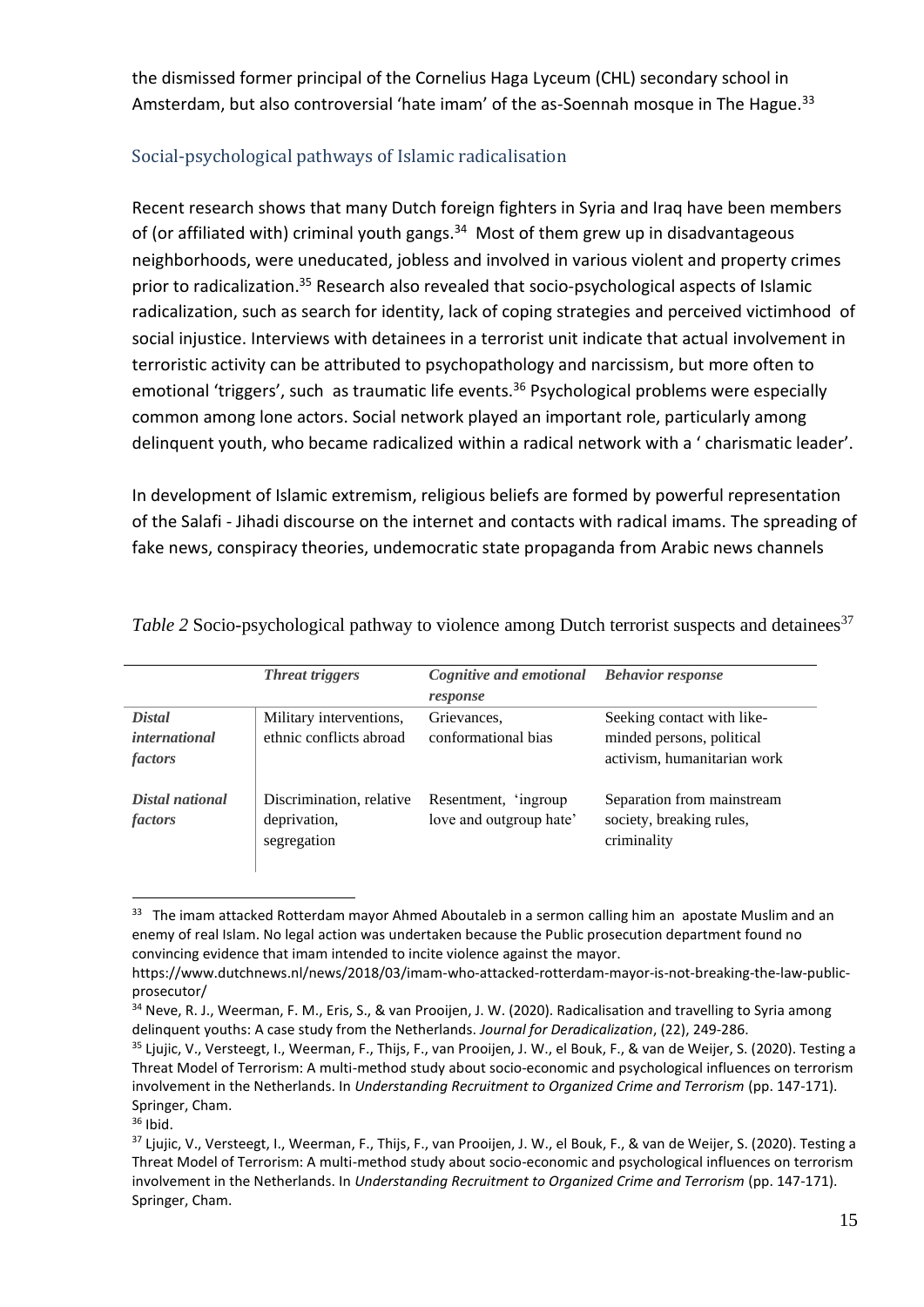*Proximal personal factors* Socio-economic status, disruptive experiences

#### <span id="page-15-0"></span>Islamic extremist groups

The 'homegrown' jihadist networks in the Netherland have been focussed to getting people to join the Islamic State. Accordingly, the crimes they committed as a network concerned terrorist recruitment and inciting hatred rather than involvement in actual attacks. A recent attack in Utrecht was committed by a lone wolf. According to European Centre for Counterterrorism, Islamic extremist groups are involved in different activities, including recruiting and brainwashing young Muslims and financing jihadism (Table 3). <sup>38</sup> Security concerns are particularly linked to the Muslim Brotherhood. Financial support from Doha authorities, enabled the Brotherhood to buy four properties in Amsterdam, Rotterdam and The Hague for at least € 5 million in a short period. According to Dutch intelligence service, the group's activities could, in the long term, pose a risk to the democratic legal order in the Netherlands.<sup>39</sup>

Table 3 Islamic extremist groups in the Netherlands<sup>40</sup>

#### **The Muslim party Nida**

it was established by Nourdin el-Ouali, who affiliated to the Muslim Brotherhood. The party participated in the municipal elections of March 20, 2019, for the first time for North of Netherlands. The party intended to gradually widespread and expansion in every Dutch province.

#### **Group of Arnhem jihadists:**

led by a 34 years old Iraqi decent person from *Arnhem* city in the East of the country. He was convicted in 2018 of trying to join ISIS. The group was plotting a terrorist attack using bomb vests and Kalashnikov AK-47's. In addition to another attack at the same time using a car bomb. Seven of them lived in *Arnhem, Rotterdam and Hausen.*

#### **The Hofstad Group**

The Hofstad Group was a network led by "Mohammed Bouyeri" a Dutch national of Moroccan decent, who murdered filmmaker Theo van Gogh in 2004. It was a Jihadi Salafist Cell, composed largely of young Muslim Dutch of North Africa decent, it located in in The Hague.

#### **Radical Mosques**

The El Tawhid Mosque in Amsterdam, is viewed as a haven of terrorists who are active in recruitment of youth to join the extremist groups. Also affiliated to extremist Salafism are Sunna mosques in The Hague, the network of Salam family in Tilburg, and Furqan Mosque in Eindhoven.

#### **Muslim Brotherhood**

Many Islamic centers and mosques are affiliated with Muslim Brotherhood and under its direct control. In Rotterdam, they include the Essalam Islamic Cultural Centre (EIIC); the Centrum de Middenweg (CDMW), whose name is a reference to Yusuf al-Qaradawi's al-Wasattiyah movement; and a former school building purchased by the Foundation Social Cultural Center in the Netherlands, which is the social and cultural arm of the MB.

<sup>38</sup> https://en.europarabct.com/

 $39$  Ibid.

<sup>40</sup> Ibid.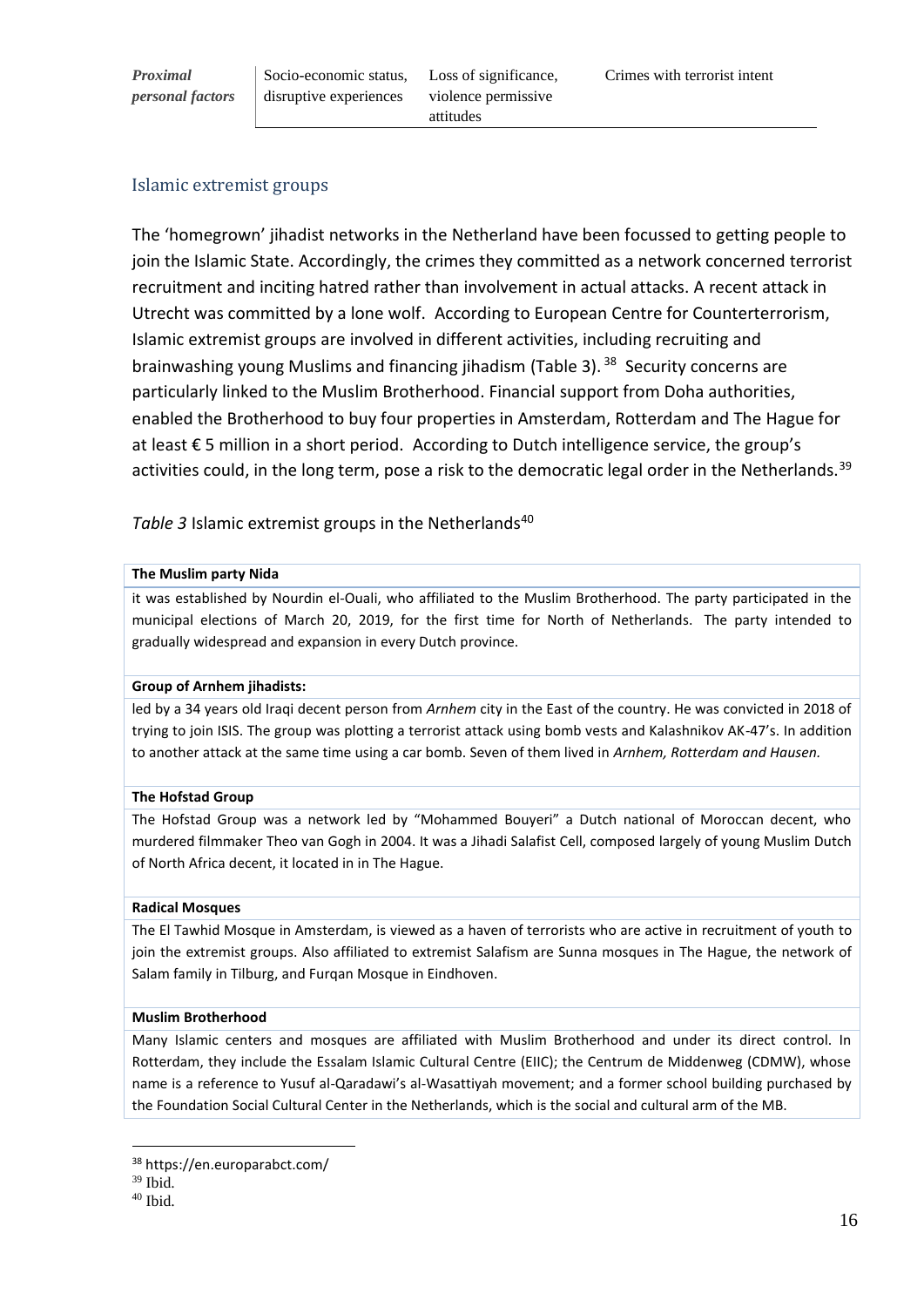#### <span id="page-16-0"></span>Right wing extremism

Right wing groups consist of persons and groups who (covertly) carry out violent and nonviolent actions based on one of the following ideas: hatred of foreigners, hatred of a foreign culture and ultranationalism. Right wing groups are diverse, fragmentized and often overlap with other groups (e.g. farmers' interest groups or football hooligans). According to recent research Dutch right wing extremists are primarily focused on "on capitalising on current social trends",<sup>41</sup> by organizing the anti-establishment and anti-lockdown demonstrations, but also by facilitating counter response to anti-racism demonstration (such as Black Lives Matter). Several times this has led to (a threat of ) violent action in which the home addresses of anti-racism activists were published and visited, or in which anti-Black Pete protesters were beset by rightwing extremists, sometimes joined by groups of football hooligans. In addition to these groups which use undemocratic means to achieve undemocratic goals, Dutch alt-right movement Erkenbrand tries to further its undemocratic political agenda<sup>42</sup> without explicitly breaking any laws.

Security concerns related to right-wing extremism are however primarily linked to lone actors who radicalised online (via channels such as Telegram, Instagram and Discord) and whose terrorist intent may stay undetected by the law enforcement agencies. Societal unrest and anxiety related to the pandemic may amplify perceived threat to personal and group interests and accelerate process of violent radicalisation.

#### <span id="page-16-1"></span>Identity-based extremism

Since 2019 new forms of extremism emerged in the Netherlands: anti-government extremism and identitarian extremism. Central to anti-government extremism is the rejection of the government, government policy, and/or democratic procedures. This is not for ideological reasons, but because of experienced or perceived injustice and indignation. According to NCTV (2020), identity-based extremism occurs when members of a disadvantaged group feel that they are being ignored or discriminated against on the basis of their identity (e.g. race, sexual orientation, gender, religion, etc.).<sup>43</sup> Identity extremism can be triggered by a deepening of existing polarisation, as well as by events at home and abroad. Recent research shows that antiracism groups take action on the basis of their own identity against what they see as colonial and racist elements in Dutch society.

<sup>41</sup> https://english.nctv.nl/themes/counterterrorism/news/2020/11/03/nctv-terrorist-threat-assessment-an-attackis-conceivable-with-the-threat-posed-mainly-by-lone-actors

 $42$  The ultimate goal of realising an authoritarian political system in which the civil rights of only white (male) citizens are safeguarded.

<sup>43</sup> https://english.nctv.nl/themes/counterterrorism/news/2020/11/03/nctv-terrorist-threat-assessment-an-attackis-conceivable-with-the-threat-posed-mainly-by-lone-actors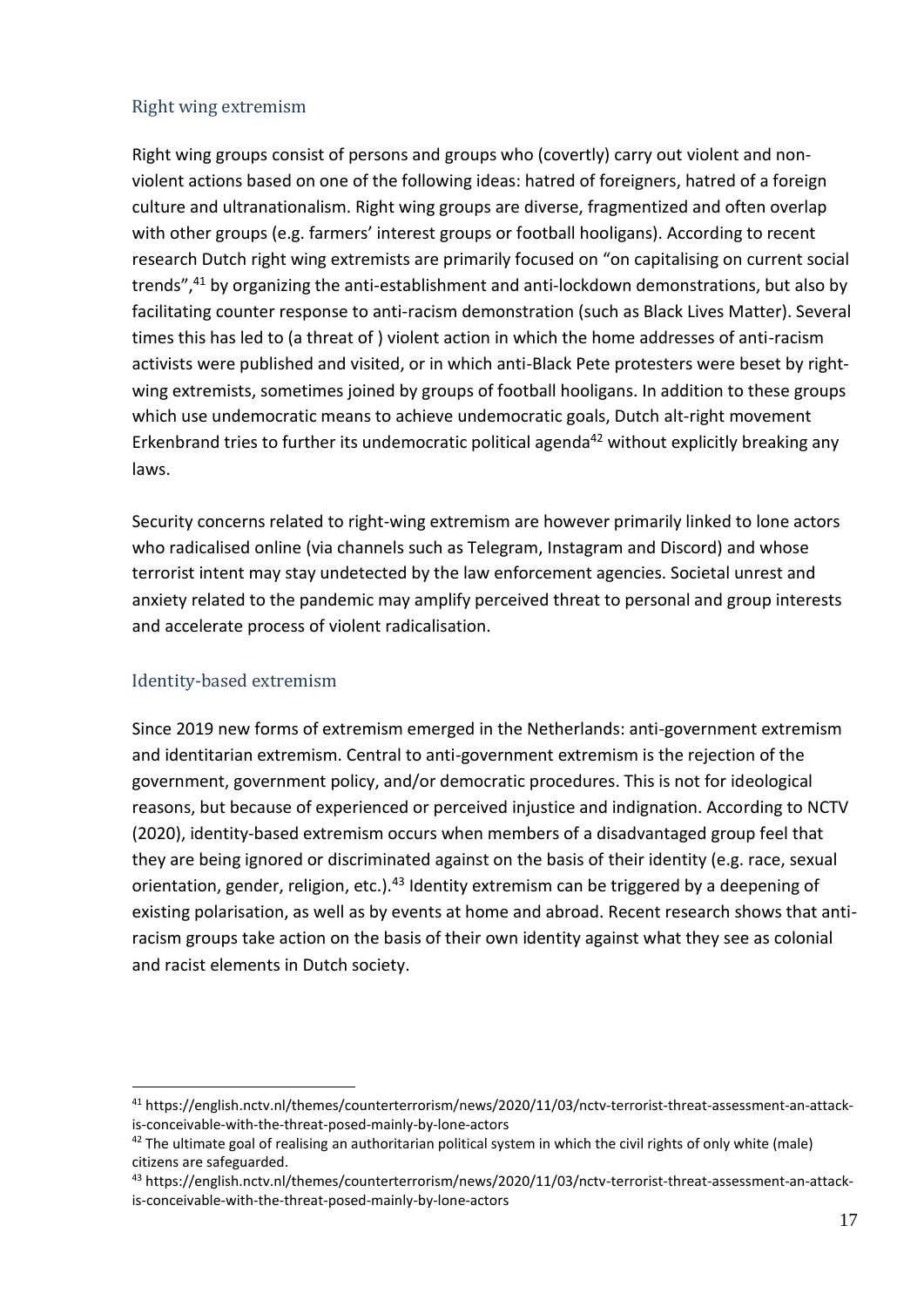## <span id="page-17-0"></span>Threat of terrorism

#### <span id="page-17-1"></span>Terrorist threat assessment

National Coordinator of Counterterrorism and Security defines extremism as "the active pursuit of drastically disruptive changes to society that could jeopardise the democratic rule of law, possibly using undemocratic methods that could seriously impact the smooth functioning of our democratic legal order. Undemocratic methods such as these can be violent or non-violent, and the most extreme of the violent undemocratic methods is terrorism".<sup>44</sup> Dutch law on terrorism (Wet Terroristische Misdrijven) contains an extensive package of measures, including the criminalisation of conspiring to commit terrorism, recruiting for "armed conflict"—jihad—and participating in or cooperating with terrorist training.

The Netherlands makes use of a system of threat levels indicating the likelihood of a terrorist attack in or against the Netherlands. Since December 2019, national threat level has decreased from "substantial", to "significant". According to the National Coordinator for Security and Counterterrorism, the main threat is Islamist terrorism, followed by violent "right-wing extremism."<sup>45</sup> The government is also alert to terrorist threats posed by left-wing extremists and by animal rights activists. Threat of Islamic terrorism is related to growing up or socializing into jihadist environment. It may be linked to foreign fighters who have strong commitment to ISIS ideology, but also to a few hundred jihadist couples in the Netherlands and dozens of families where one parent holds jihadist views. According to the 2020 threat assessment, the threat of violence from right-wing extremists is less acute.<sup>46</sup> Online activities are a special case in this regard, however, as digital platforms offer ample opportunity for lone actors to potentially become radicalised through contact with like-minded individuals. A right-wing extremist attack remains conceivable primarily due to online developments.

#### <span id="page-17-2"></span>Crimes with terrorist intent (criminal proceedings)

Several crimes related to terrorism took place in 2019.<sup>47</sup> On March 18, 2019, a man shot random passengers on a tram in Utrecht, killing four and seriously wounding two. In a handwritten note left at the scene of the attack and in later police interviews, he cited religious reasons for his actions, including perceived mockery of Islam. Immediately following the attack, the government briefly raised the threat level to "critical," the highest level, though only locally in order to enable diverting resources to the manhunt. The prosecutor charged the man, Gokmen Tanis, with multiple counts of murder with terrorist intent.

<sup>44</sup> https://www.nctv.nl/onderwerpen/dtn/definities-gebruikt-in-het-dtn

<sup>45</sup> https://english.nctv.nl/topics/terrorist-threat-assessment-netherlands/news/2019/07/04/attack-in-utrecht-andarrests-confirm-threat

<sup>46</sup> https://english.nctv.nl/topics/terrorist-threat-assessment-netherlands/news/2020/11/03/nctv-terrorist-threatassessment-an-attack-is-conceivable-with-the-threat-posed-mainly-by-lone-actors

<sup>47</sup> https://english.nctv.nl/topics/terrorist-threat-assessment-netherlands/news/2020/11/03/nctv-terrorist-threatassessment-an-attack-is-conceivable-with-the-threat-posed-mainly-by-lone-actors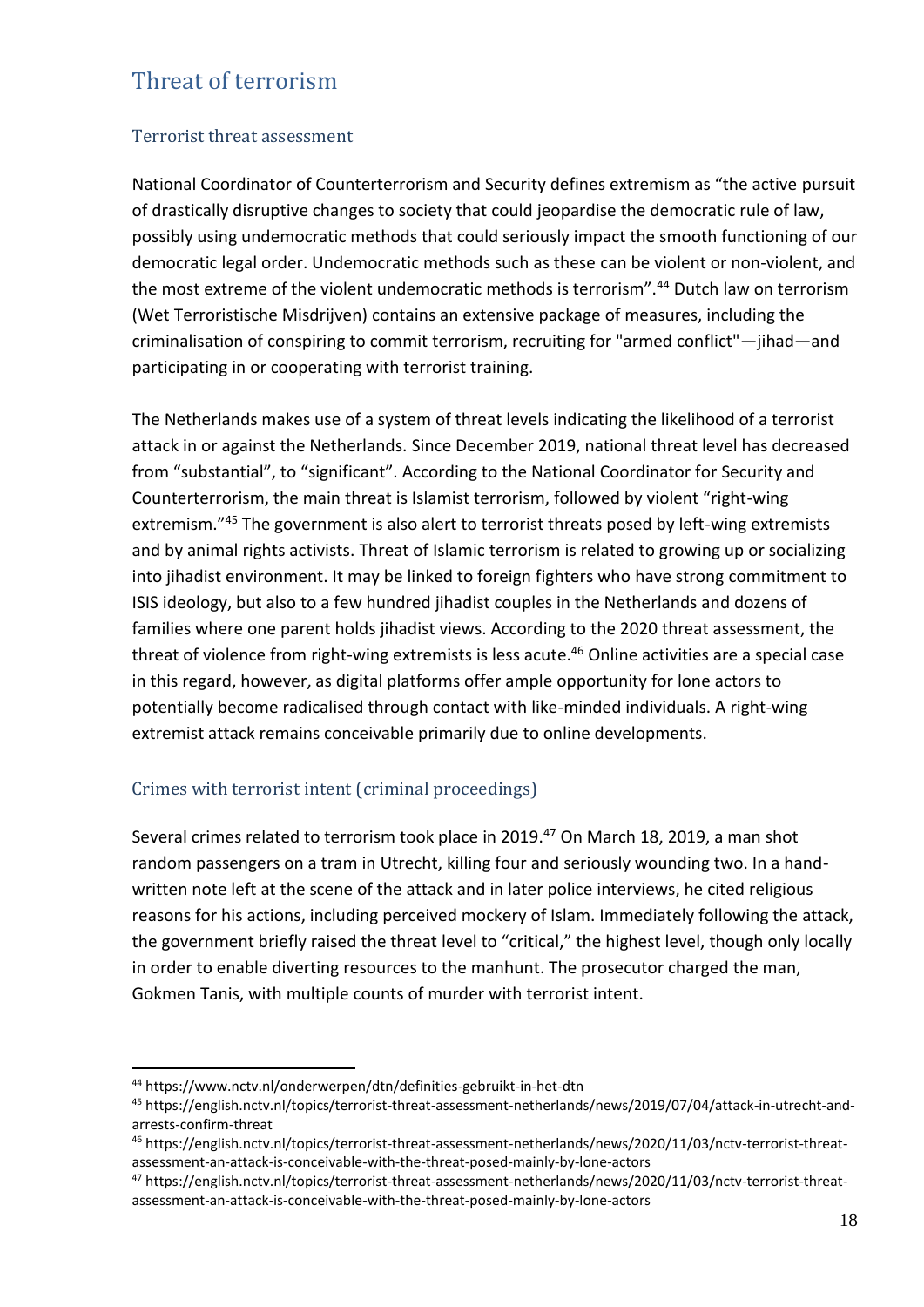On July 23 2019, the district court in The Hague convicted Oussama Achraf Akhlafa, a returned Dutch FTF, for committing a war crime in Syria. The suspect had his picture taken while posing next to a crucified corpse, thereby degrading the personal dignity of the victim. The court sentenced the suspect to seven-and-a-half years in prison.

On October 14, 2019, the district court of Amsterdam convicted 20-year-old Jawed Sultani for stabbing two U.S. tourists in Amsterdam central station on August 31, 2018. The court convicted him on two counts of attempted murder with terrorist intent and sentenced him to 26 years and 8 months in prison (the maximum under the charges) and a payment of almost \$3.5 million in damages to the victims. Sultani, born in Afghanistan and residing in Germany as an asylum seeker, travelled to the Netherlands for the attack because he believed the politician Geert Wilders insulted his religion.

On November 18, 2019, the district court of The Hague convicted 27-year-old Pakistani national Junaid Iqbal for planning a terrorist attack on politician Geert Wilders and sentenced him to 10 years in prison. Iqbal traveled to The Hague in August 2018 and posted a video on Facebook threatening to kill Wilders, following Wilders' announcement of organizing a Muhammad cartoon competition.

On November 25, 2019, police arrested two men on suspicion of planning a terrorist attack in the Netherlands. The investigation began in October and was based on information obtained from the General Security and Intelligence Services that the individuals wanted to learn how to make explosives. The individuals reportedly told undercover agents they intended to commit a terrorist attack against an unknown target in the Netherlands before the end of the year using car bombs or suicide vests.

In addition to the above, Dutch courts convicted seven persons in 2019 for financing terrorism in Syria and issued sentences of up to nine months in prison. As of December 2019, the government's national terrorist watch lists include 139 individuals and four organizations whose assets have been frozen.<sup>48</sup>

### <span id="page-18-0"></span>Foreign fighters

Security concerns are particularly related to foreign fighters, namely Dutch citizens who travelled to a jihadist conflict zone with jihadist intentions, of whom it has been established that they reached the conflict zone, and who are returning to the Netherlands. This also includes jihadists who travelled to the conflict area from a location other than the Netherlands and then travel from the conflict area to the Netherlands. In 2019 around five persons with a Dutch background returned from the conflict area in Syria and Iraq to the Netherlands or another Western European country. In late 2019 some 120 jihadists with a Dutch background were still in Syria and Iraq. This number excludes minors of Dutch descent in this area. For each returnee, the AIVD assesses what kind of threat they pose. Returnees have a higher threat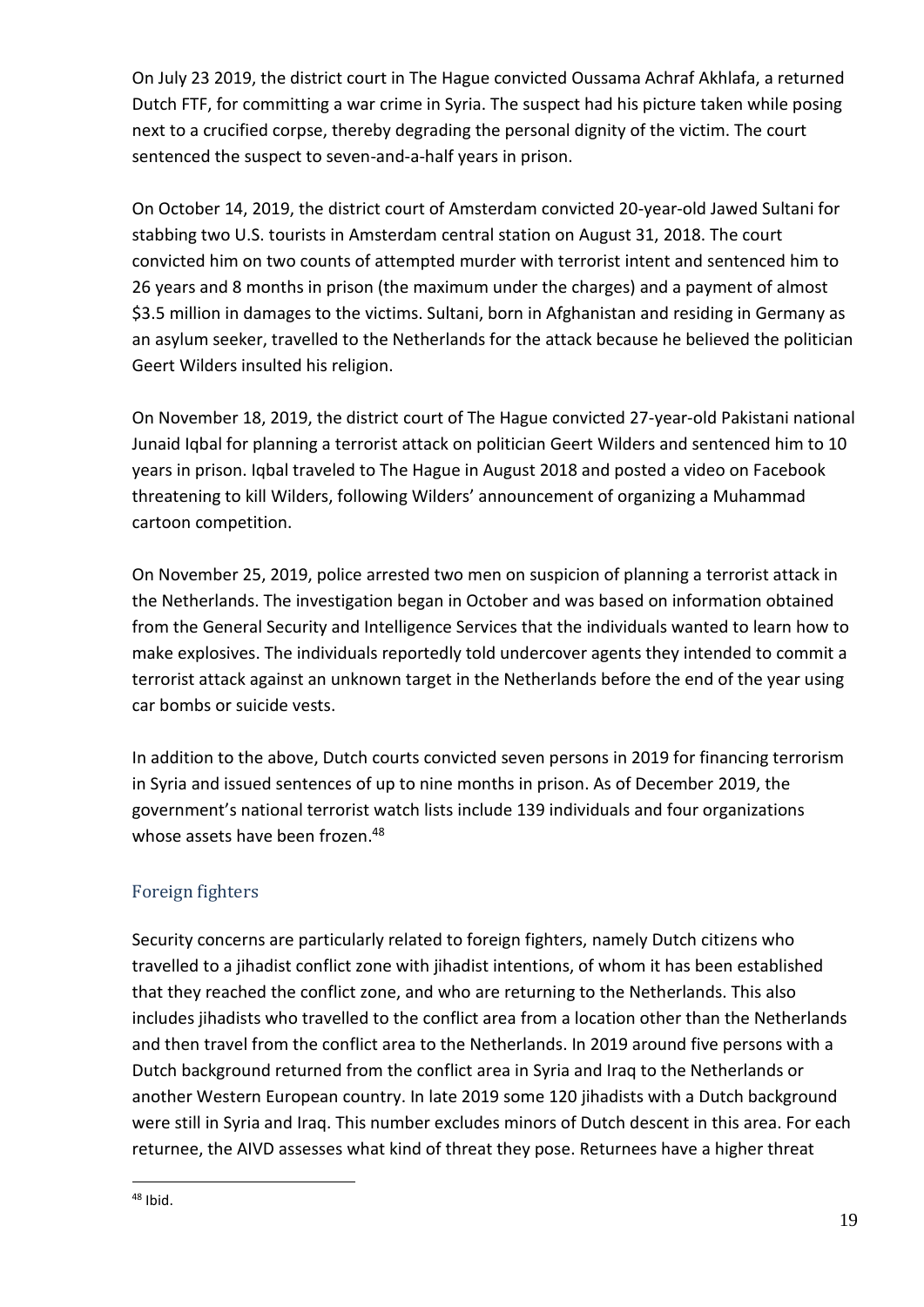profile than jihadists who did not travel to the conflict area. This is mainly the case with men, because they have often had combat and explosives training, combat experience, and a network of (international) jihadist contacts.

#### <span id="page-19-0"></span>Preventive measures against radicalization and terrorism

The Netherlands' 2016-2020 National Counterterrorism Strategy<sup>49</sup> contains measures to strengthen communities, strengthen resilience against radicalization and prevent terrorist financing. The strategy identifies five activities and areas for intervention: 1) procure (i.e. in a timely way gather and asses intelligence about [potential] threats to Dutch national security and national interests abroad); 2) prevent (i.e. prevent and disrupt extremism and foil terrorist attacks before they occur); 3) protect (i.e. protect people, property and vital processes from extremist and terrorist threats, both in the physical and virtual domains); 4) prepare (i.e. prepare optimally for extremist and terrorist violence and its consequences); and 5) pursue (i.e. enforce the law in the face of extremism and terrorism).<sup>50</sup> The strategy prioritizes prevention. To this end, the government has opted for a local, multidisciplinary approach for prevention and is developing tailored plans of action to intervene against suspected radicalization.

Terrorists go through a radicalisation process before turning to violence. Teachers and youth workers try to recognise this and report their suspicions to the police and criminal justice authorities, if necessary. Community police officers are the cornerstone of the local approach to prevention. Other stakeholders include local governments, with the support of the Office of the National Coordinator for Security and Counterterrorism, the public prosecutor's office, social workers, child protection services, educators, and community leaders. This approach prioritizes the use of preventative measures, including mentoring, counselling, access to vocational training programs and other social services. Similar programs are aimed at rehabilitation of former terrorists. To counter terrorist messaging, local governments are working with community and religious leaders to bolster alternative and more credible voices.

## <span id="page-19-1"></span>Conclusions for the period

During the period under review, there has been a concerted effort to introduce policies and laws that reduce discrimination against minorities in the Netherlands. The Government has provided comprehensive information about discrimination and where victims can go for support. It includes heavier penalties for violent offences involving discrimination and efforts to fight ethnic profiling by the police. Notable improvements have also been made in the registration of discrimination complaints (municipal antidiscrimination bureaus and the Public Prosecution' database on discrimination-related crimes). In order to increase willingness among victims of discriminatory violence to report incidents or lodge a criminal complaint, the

<sup>49</sup> https://www.government.nl/topics/counterterrorism-and-national-security/counterterrorism <sup>50</sup> Bellasio, J., Hofman, J., Ward, A., Nederveen, F., Knack, A., Meranto, A. S., & Hoorens, S.

<sup>(2018).</sup> *Counterterrorism evaluation*. Rand Europe.